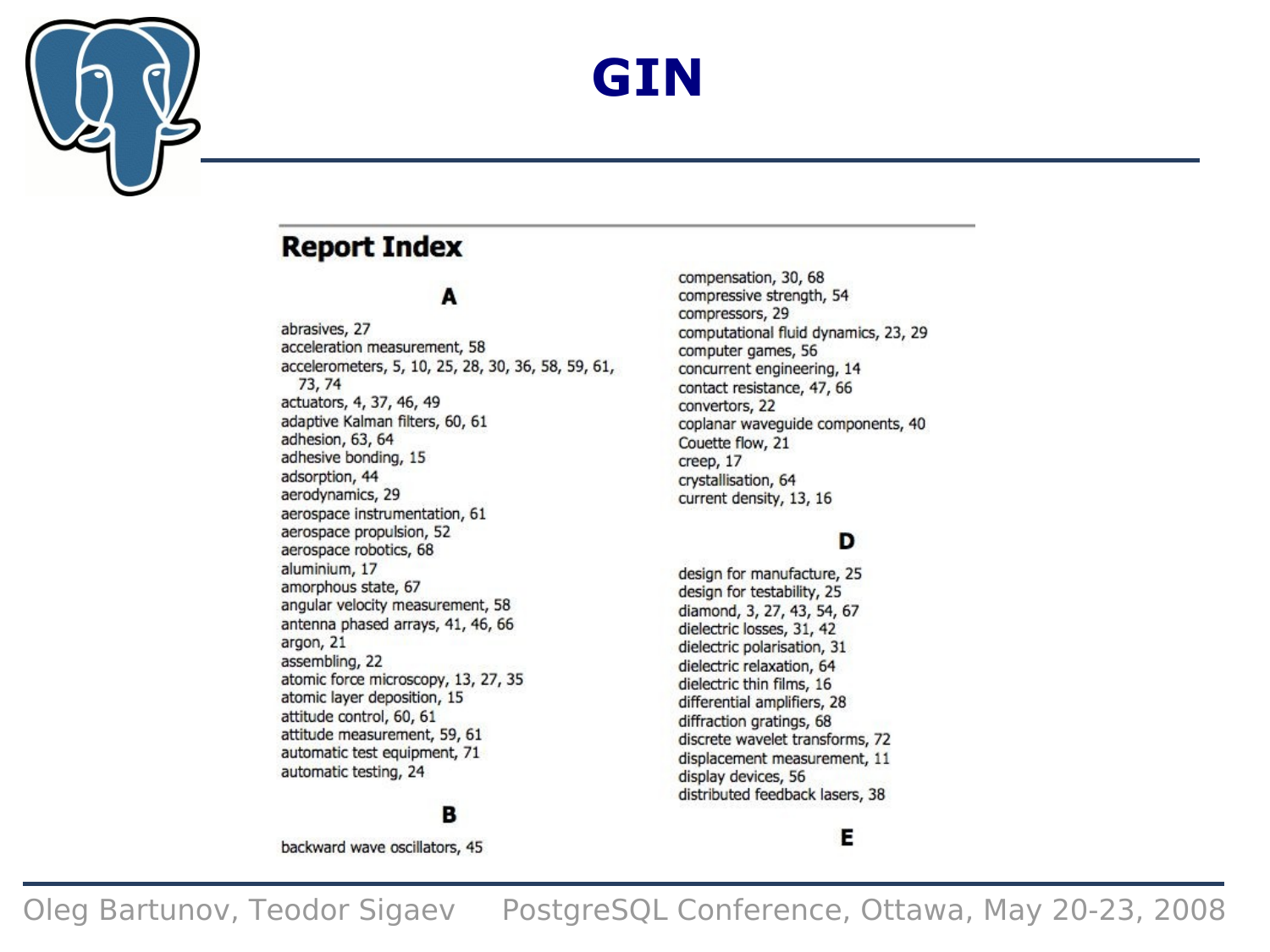

## **GIN: on the way to 8.4**

- Multicolumn GIN
- Fast GIN update
- Partial match
- Miscellaneous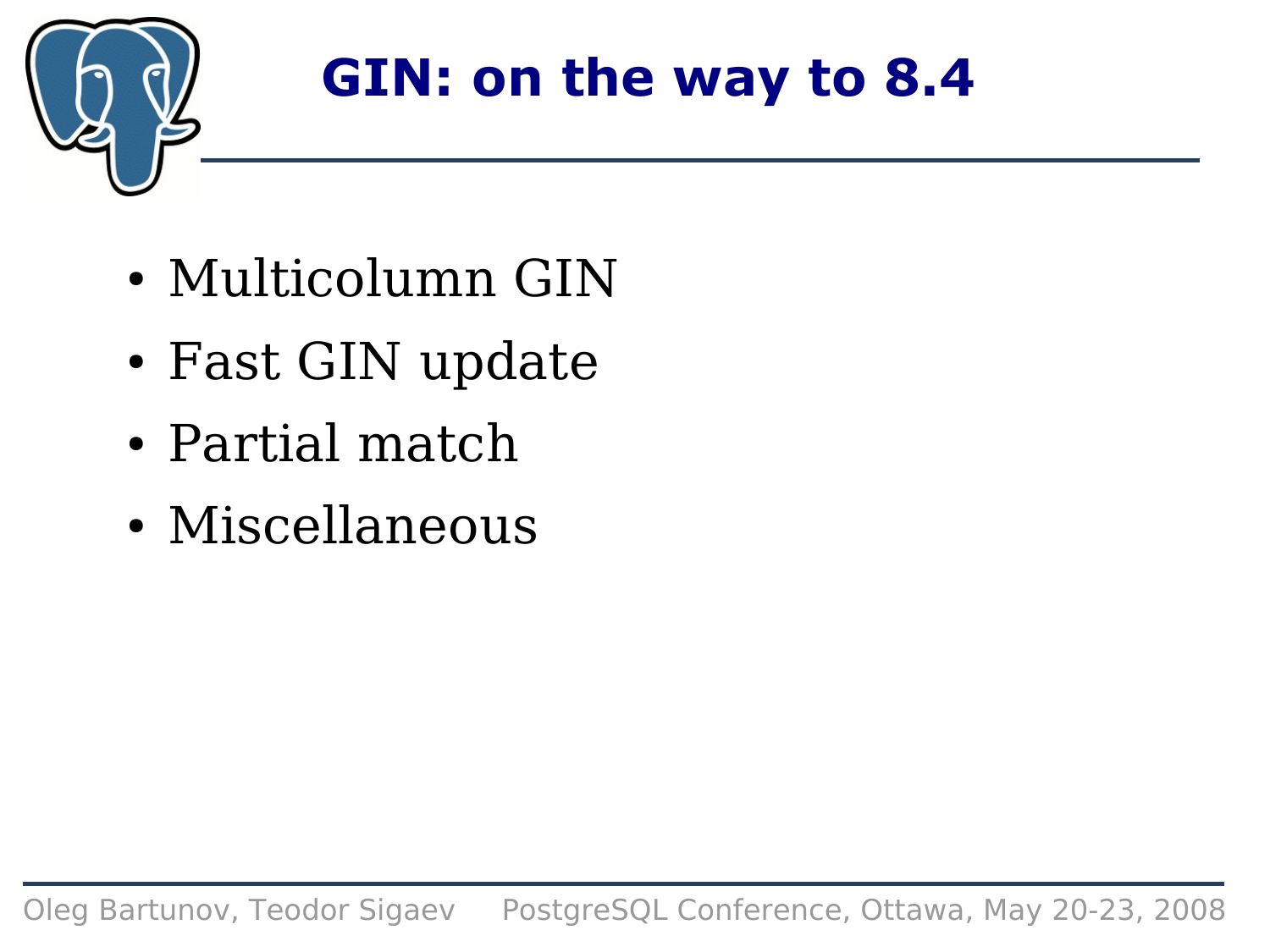

### **Multicolumn GIN**

Traditional approach:

- Index on  $(a \text{ int}[])$ ,  $b \text{ int}[]$  ) store pairs of  $(a[i], b[j])$
- Fast search on a[] and (a[],b[]), slow on b[]
- Extremely ineffective storage:  $\sim$  Na\*Nb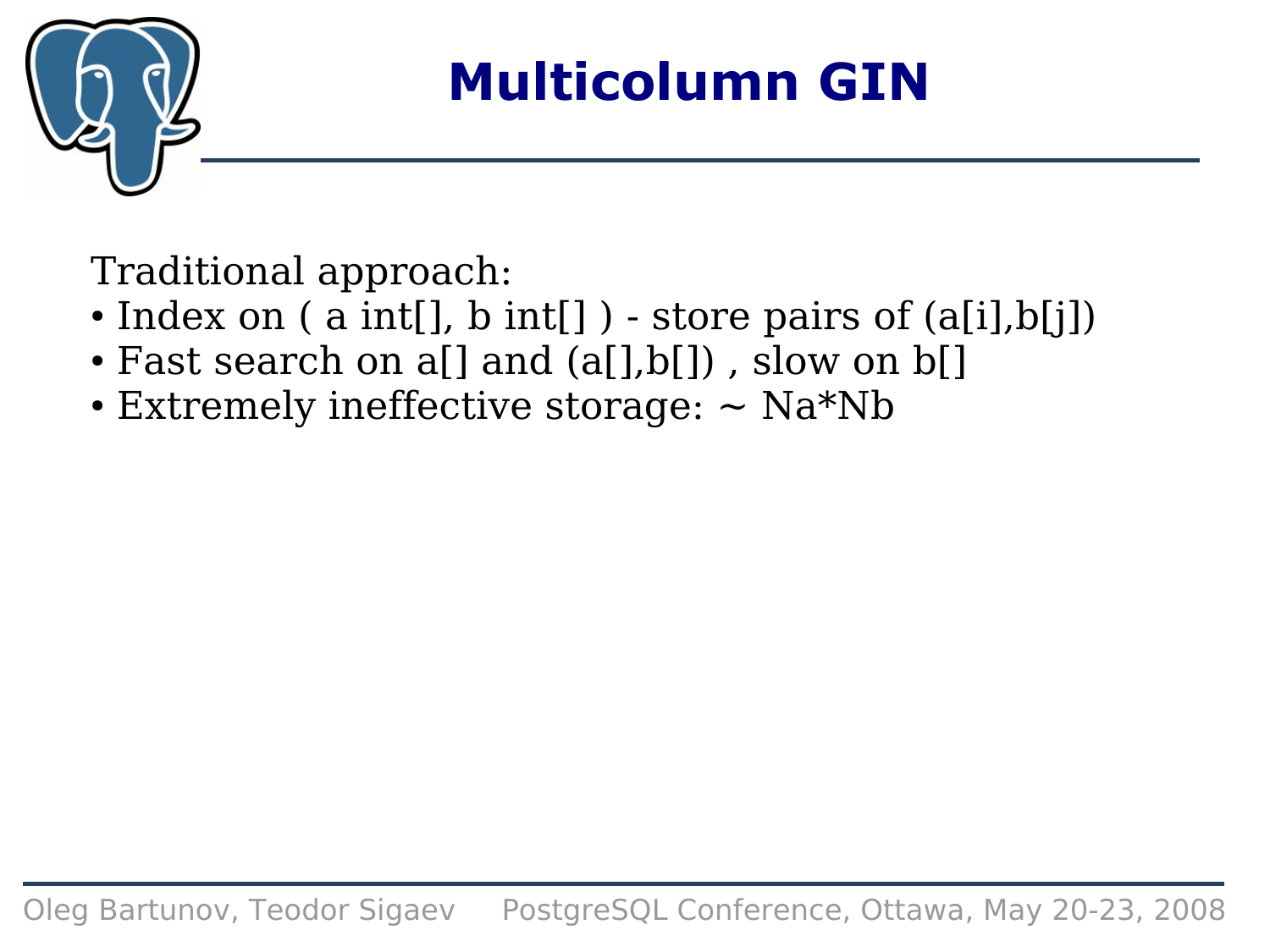

## **Multicolumn GIN**

Suggested approach:

- Index on ( a int[], b int[]) store each element separately along with its column number
- Fast search on any subset of columns
- $\cdot$  Effective storage:  $\sim$  Na+Nb

### CREATE INDEX gin idx ON TAB USING GIN( $A,B$ );

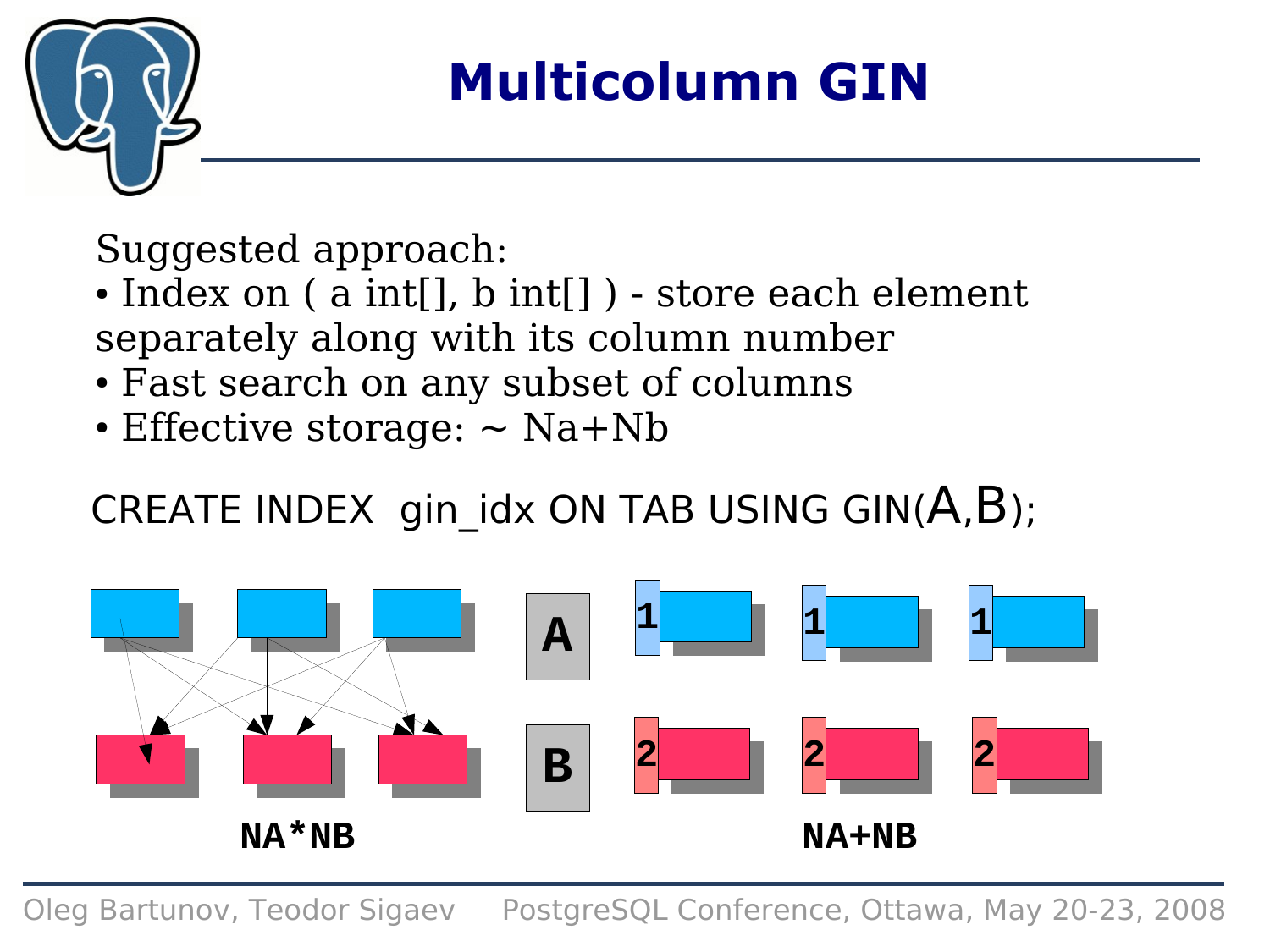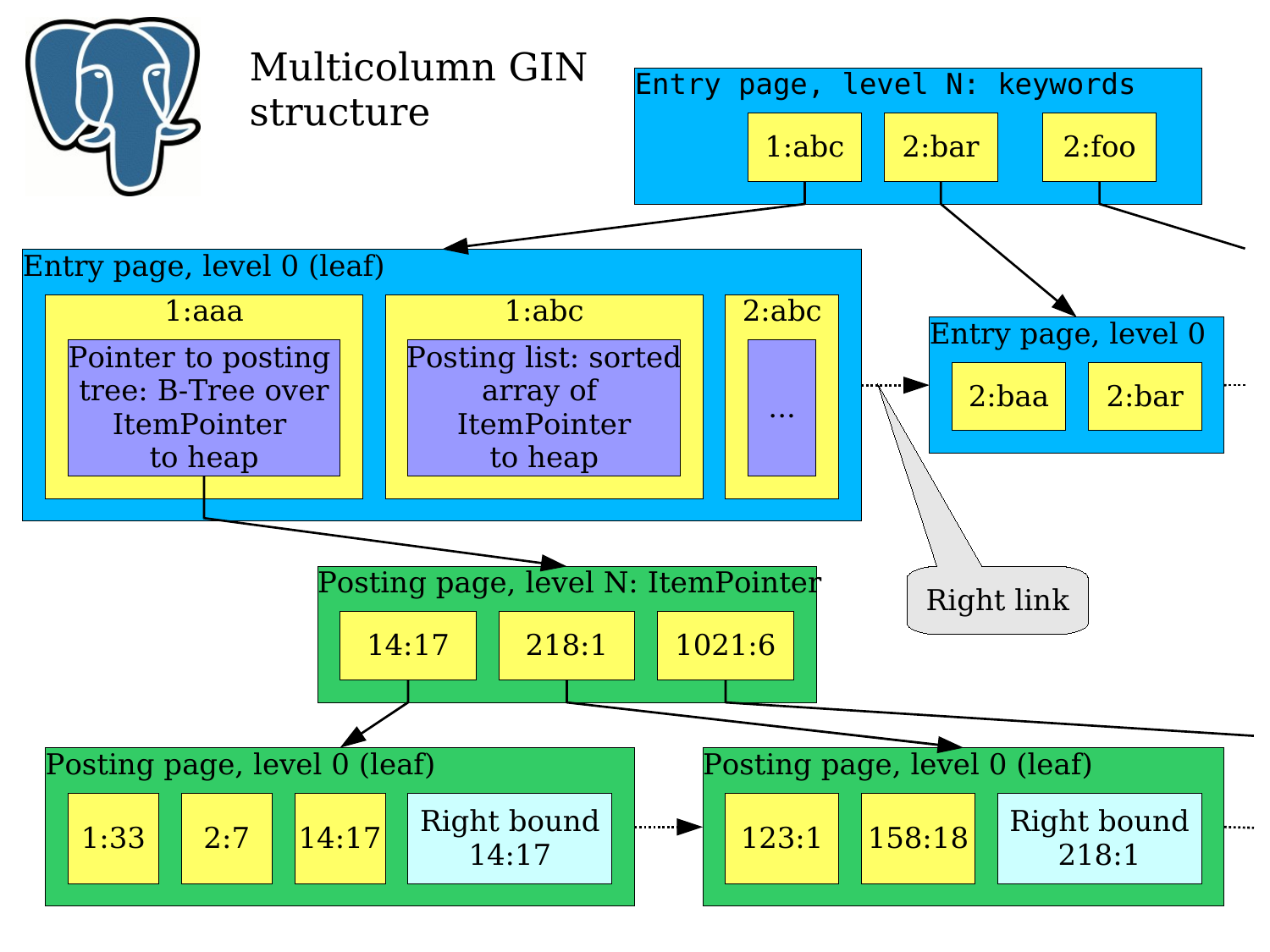# **Multicolumn GIN: Tuple layout**

Posting list (tuple size < TOAST\_INDEX\_TARGET):

itup->t\_info & INDEX\_SIZE\_MASK size of whole tuple

ItemPointerGetBlockNumber(&itup->t\_tid) size of original tuple (without posting list)

ItemPointerGetOffsetNumber(&itup->t\_tid) number of elements in posting list

### VALUE(S)

Posting list of ItemPointers to heap

IndexTupleSize()

GinGetOrigSizePosting() GinSetOrigSizePosting()

> GinGetNPosting() GinSetNPosting()

GinGetPosting()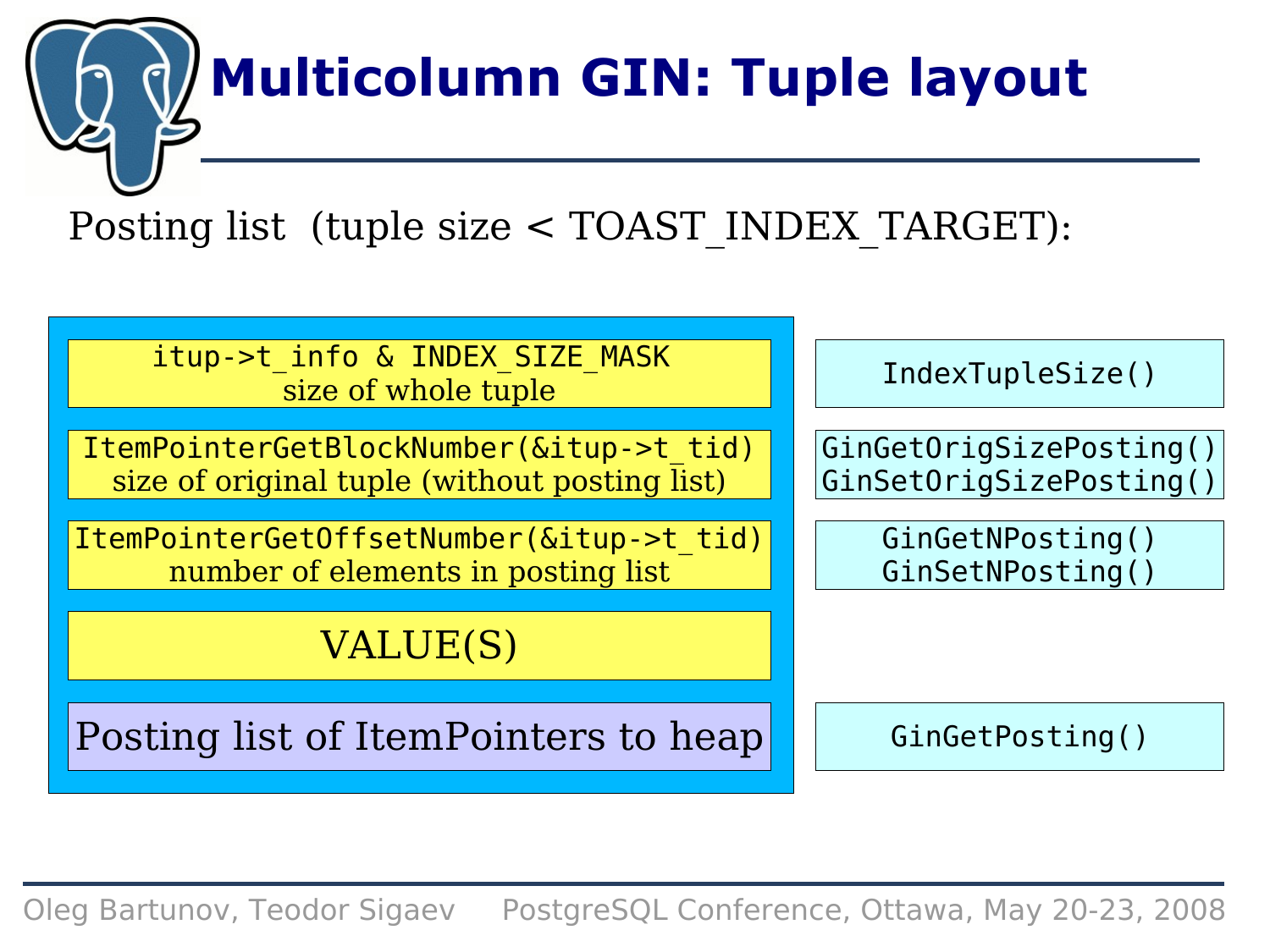# **Multicolumn GIN: Tuple layout**

Posting tree (tuple size  $>=$  TOAST INDEX TARGET):

itup->t\_info & INDEX\_SIZE\_MASK size of whole tuple

ItemPointerGetBlockNumber(&itup->t\_tid) block number of root of posting tree

ItemPointerGetOffsetNumber(&itup->t\_tid) magick number GIN\_TREE\_POSTING

#### VALUE(S)

IndexTupleSize()

GinSetPostingTree() GinGetPostingTree()

GinIsPostingTree()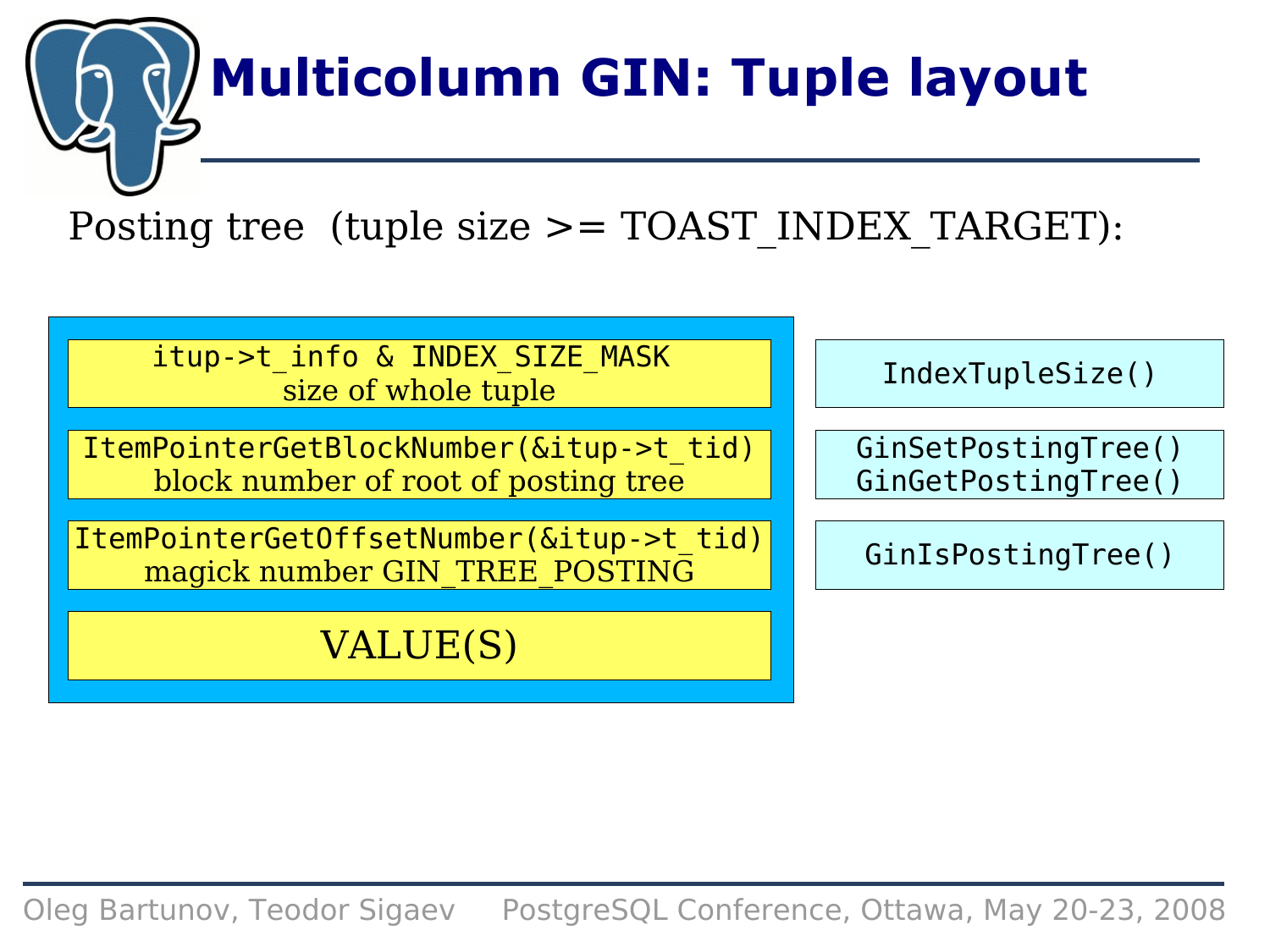

### Single-column (current):



### Multi-column :

| Attribute number<br>IndexTuple<br>(column number<br>header<br>in an index of value) | <b>VALUE</b><br>(datum) |
|-------------------------------------------------------------------------------------|-------------------------|
|-------------------------------------------------------------------------------------|-------------------------|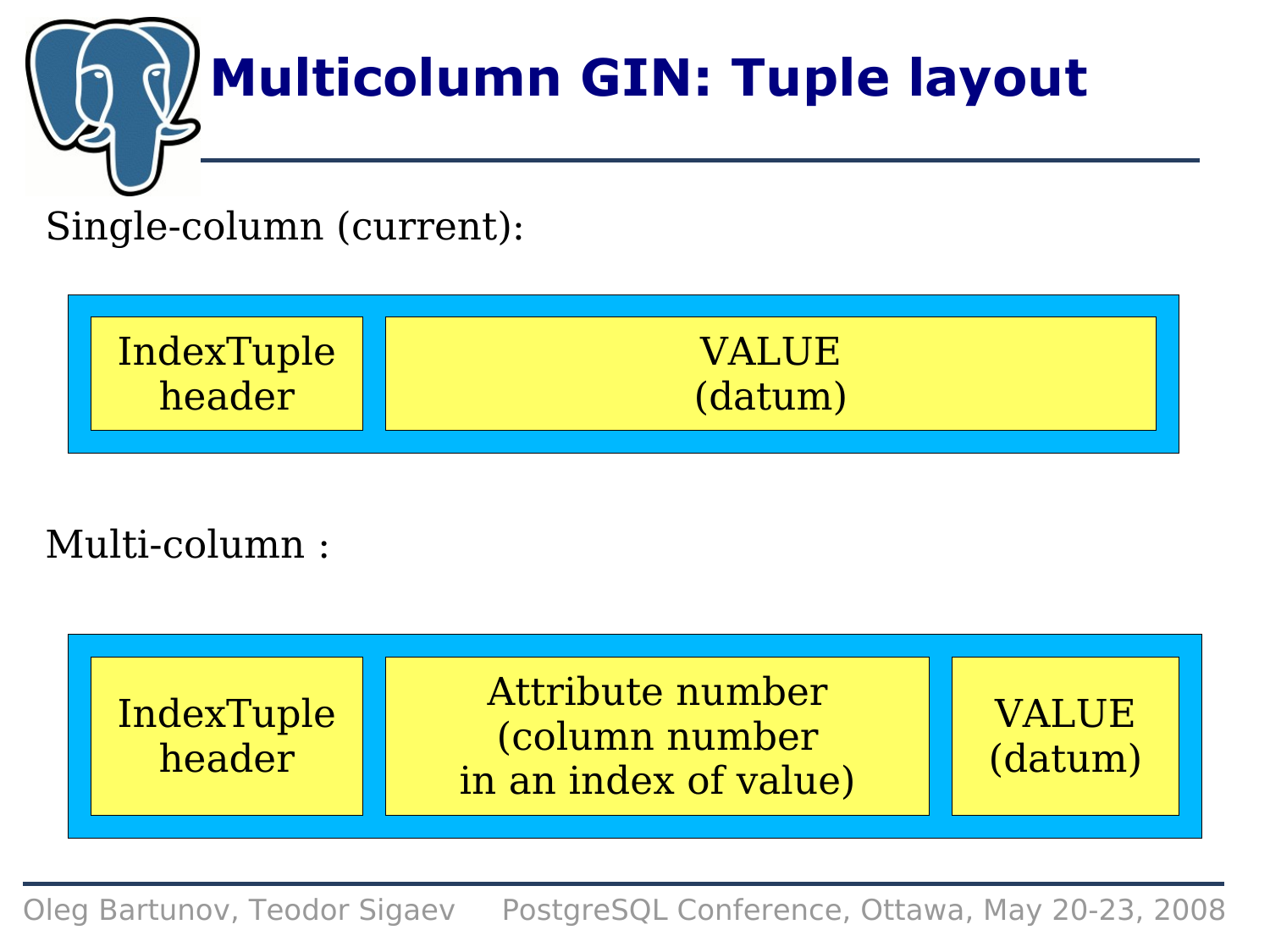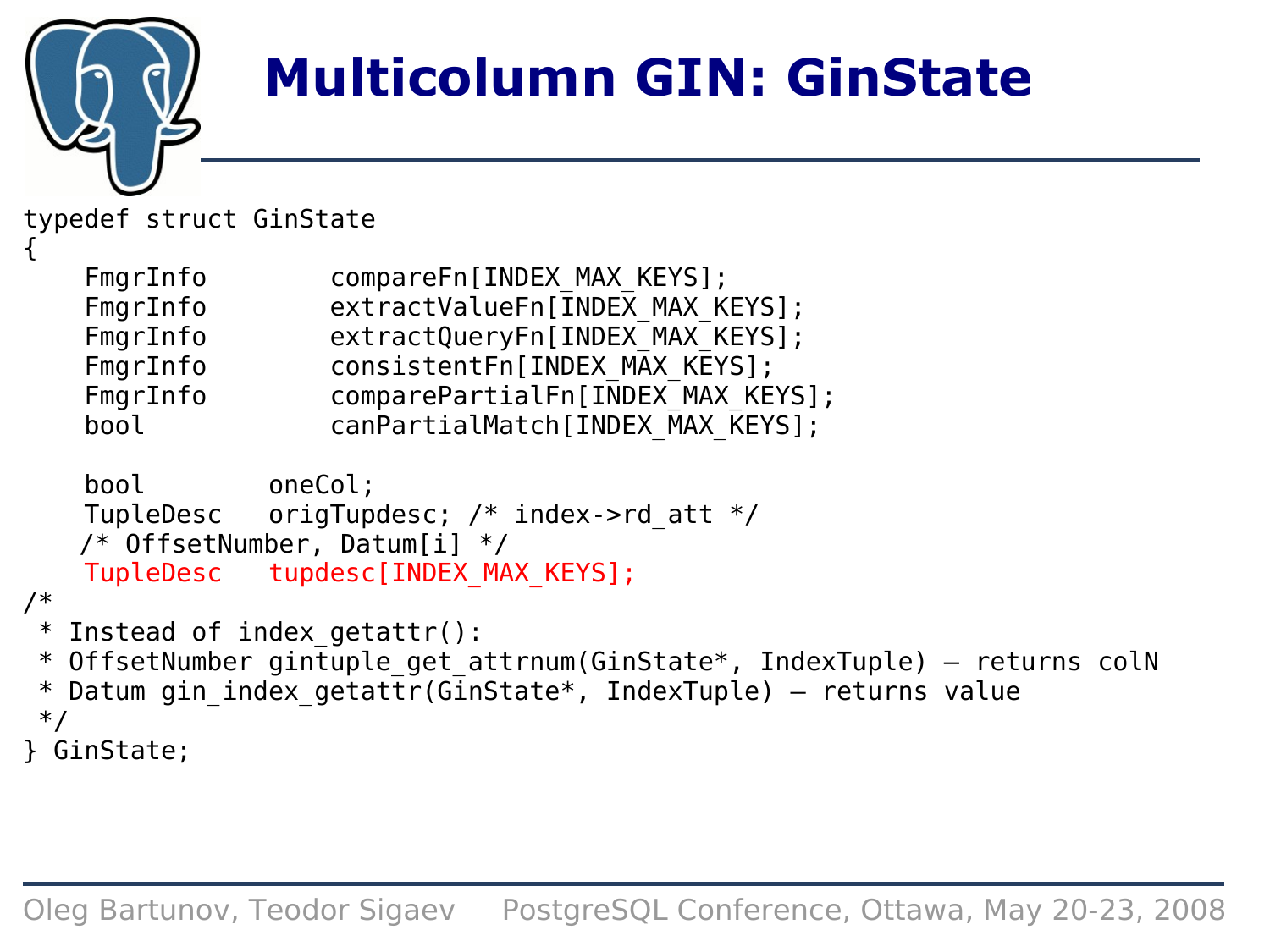

## **Multicolumn GIN: Example**

### 100,000 int[500], cardinality 500,000

| $=$ # \d test                                 | $=\#$ \d tt                                           |
|-----------------------------------------------|-------------------------------------------------------|
| Table "public.test"                           | Table "public.tt"                                     |
|                                               |                                                       |
| . _ _ _ _ _ _ + _ _ _ _ _ _ _ _ _ _ _ + _ _ _ | ------+----------+--                                  |
| id   integer                                  | id   integer                                          |
| $v1$   integer[]                              | v1   integer[]                                        |
| $v2$   integer[]                              | v2   integer[]                                        |
| Indexes:                                      | Indexes:                                              |
| "gin idx" gin (v1, v2)                        | "gidx v1" gin (v1)                                    |
|                                               | "gidx $v2$ " gin $(v2)$                               |
|                                               | =# select pg_relation_size('gin_idx') as mc idx size, |
| pg relation size('gidx v2')+                  |                                                       |
|                                               | pg relation size('gidx v1') as sum idx;               |
| mc idx size   sum idx                         |                                                       |
|                                               |                                                       |
| 539492352   538984448                         |                                                       |
|                                               |                                                       |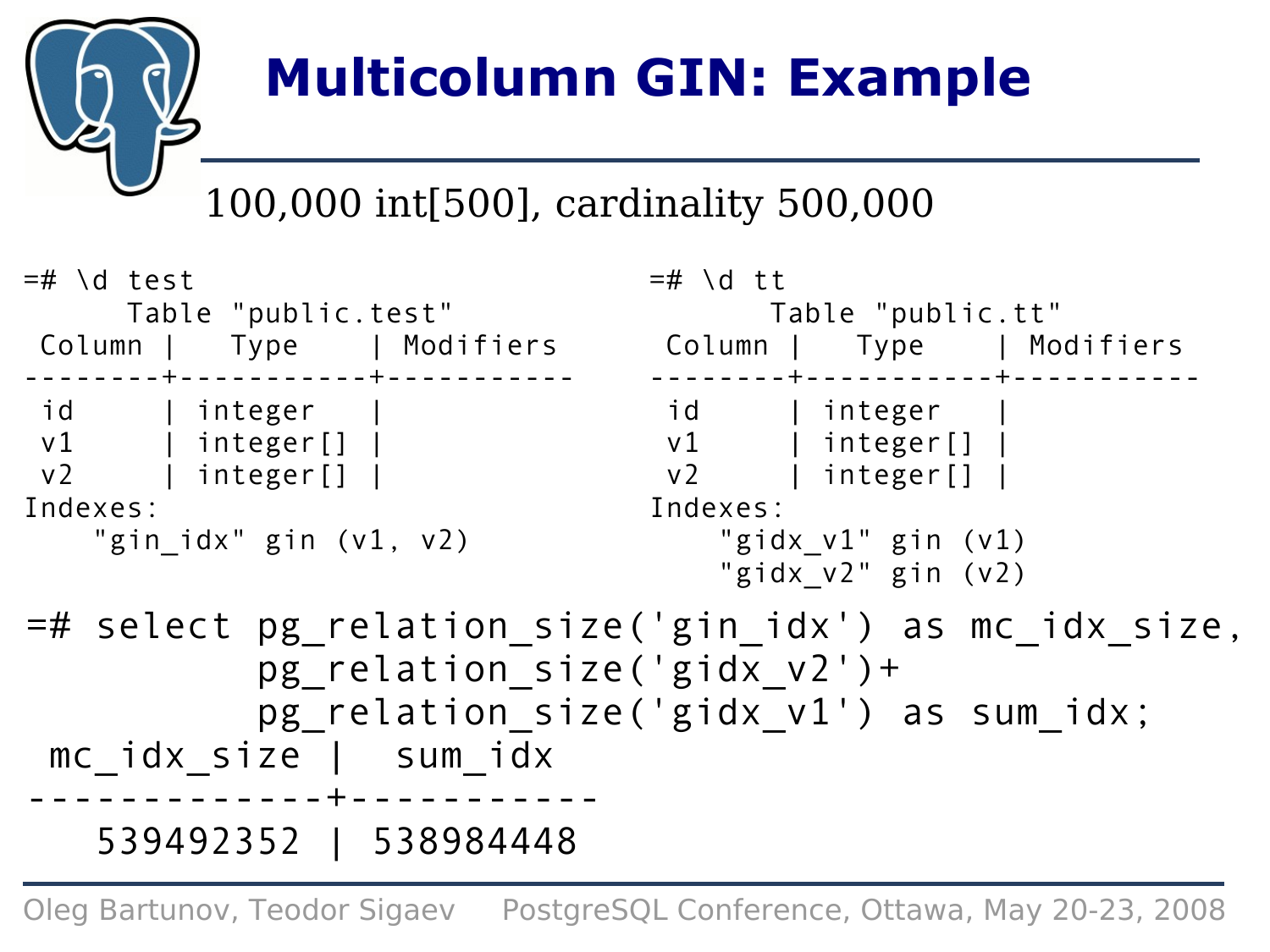

# **Multicolumn GIN: Example**

### 100,000 int[500], cardinality 500,000

#### =# **explain analyze select count(\*) from tt where v2 && '{1,3}' and v1 && '{31,56}';**

Aggregate (cost=1338.86..1338.87 rows=1 width=0) (actual time=4.892..4.895 row s=1 loops=1)

 -> Bitmap Heap Scan on tt (cost=1330.88..1338.85 rows=2 width=0) (actual ti me=4.611..4.789 **rows=36** loops=1)

Recheck Cond: ((v2 && '{1,3}'::integer[]) AND (v1 && '{31,56}'::integer[]))

-> BitmapAnd (cost=1330.88..1330.88 rows=2 width=0) (actual time=4.57

7..4.577 rows=0 loops=1)

 -> Bitmap Index Scan on gidx\_v2 (cost=0.00..665.32 rows=500 wid th=0) (actual time=1.836..1.836 **rows=1516** loops=1)

Index Cond: (v2 && '{1,3}'::integer[])

-> Bitmap Index Scan on gidx\_v1 (cost=0.00..665.32 rows=500 wid

th=0) (actual time=1.924..1.924 **rows=1489** loops=1)

Index Cond: (v1 && '{31,56}'::integer[])

Total runtime: **4.994 ms**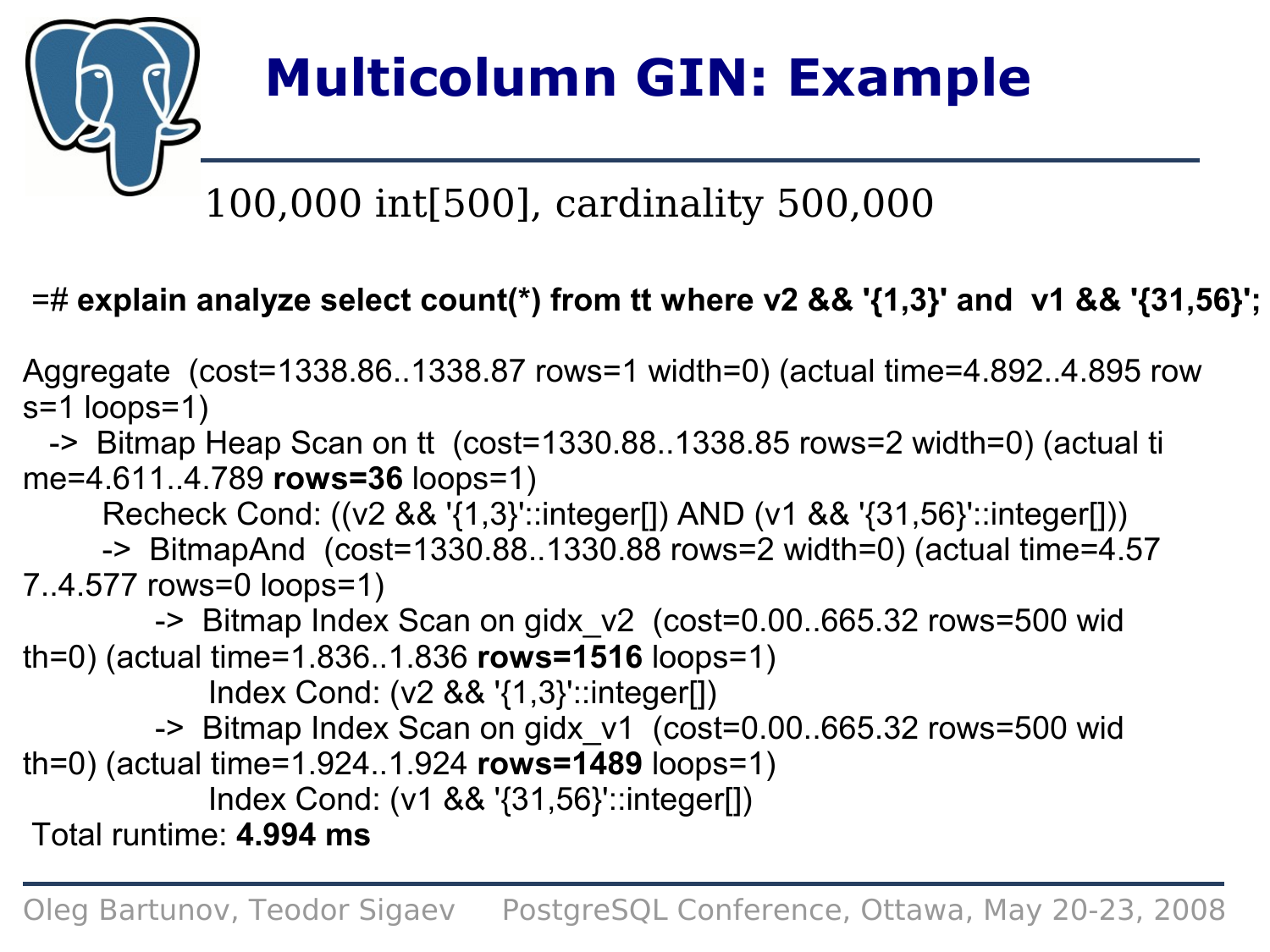

# **Multicolumn GIN: Example**

### 100,000 int[500], cardinality 500,000

#### =# **explain analyze select count(\*) from test where v2 && '{1,3}' and v1 && '{31,56}';**

Aggregate (cost=22.95..22.96 rows=1 width=0) (actual time=1.740..1.742 rows=1 loops=1)

 -> Index Scan using gin\_idx on test (cost=0.00..22.94 rows=3 width=0) (actu al time=0.274..1.615 **rows=36** loops=1)

 Index Cond: ((v1 && '{31,56}'::integer[]) AND (v2 && '{1,3}'::integer[])) Total runtime: **1.855 ms**

Multicolumn index vs. 2 single column indexes

| Size: | 539 Mb              | 538 Mb            |
|-------|---------------------|-------------------|
|       | Speed: $1.885$ ms   | 4.994 ms          |
|       | Index: $\sim$ 340 s | $\sim$ 200 s      |
|       | Insert: 72 s/10000  | $\sim 66$ s/10000 |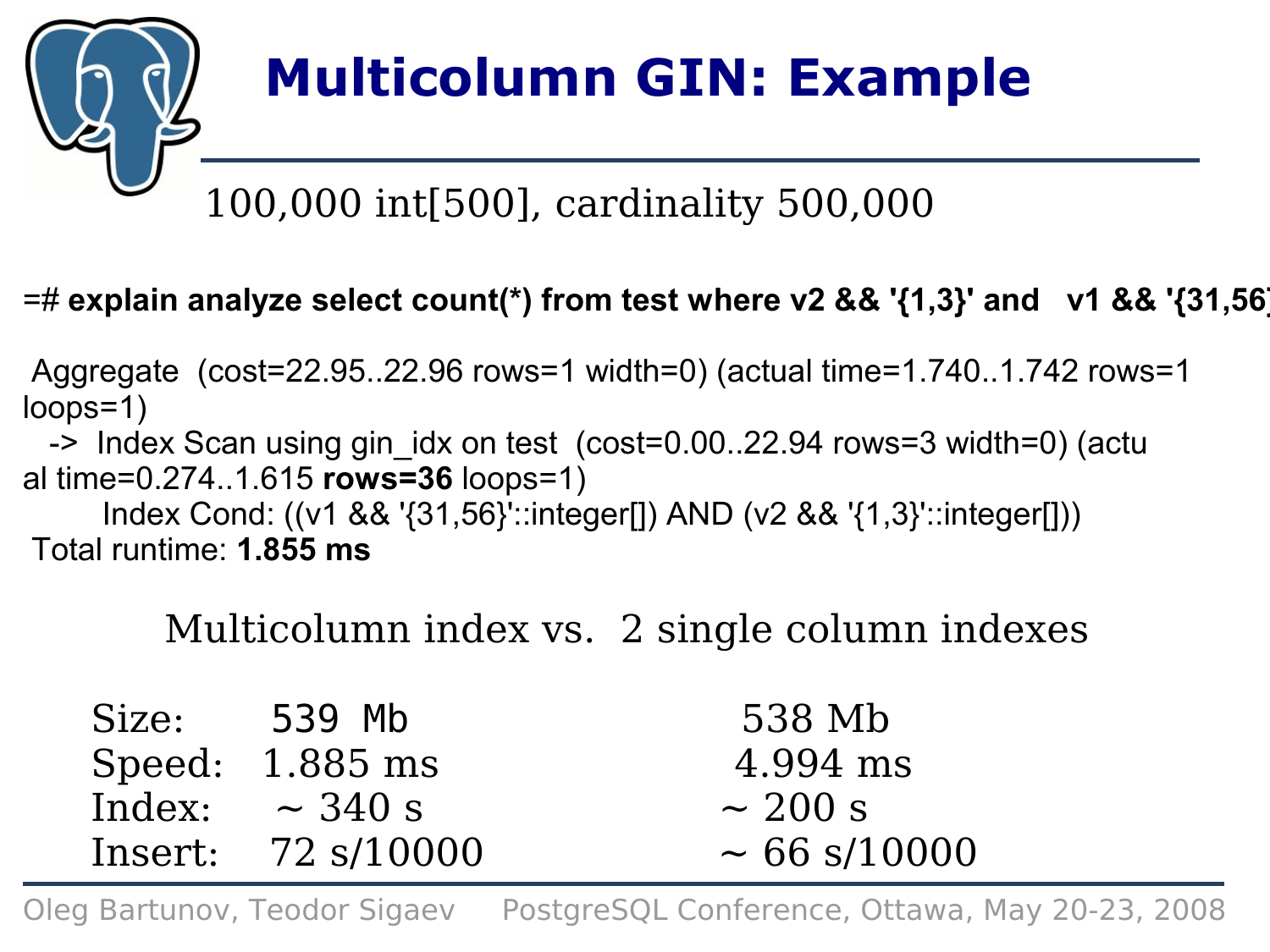

| CREATE TABLE |                          |  | CREATE TABLE |                     |  |
|--------------|--------------------------|--|--------------|---------------------|--|
|              | INSERT $10,000$ int $[]$ |  | CREATE INDEX |                     |  |
| CREATE INDEX |                          |  |              | INSERT 10,000 int[] |  |

3.1 s + 11 s 13.1 s  $\sim 0$  s + 100 s 100 s

#### **BULK index insert ~ 10 times faster !**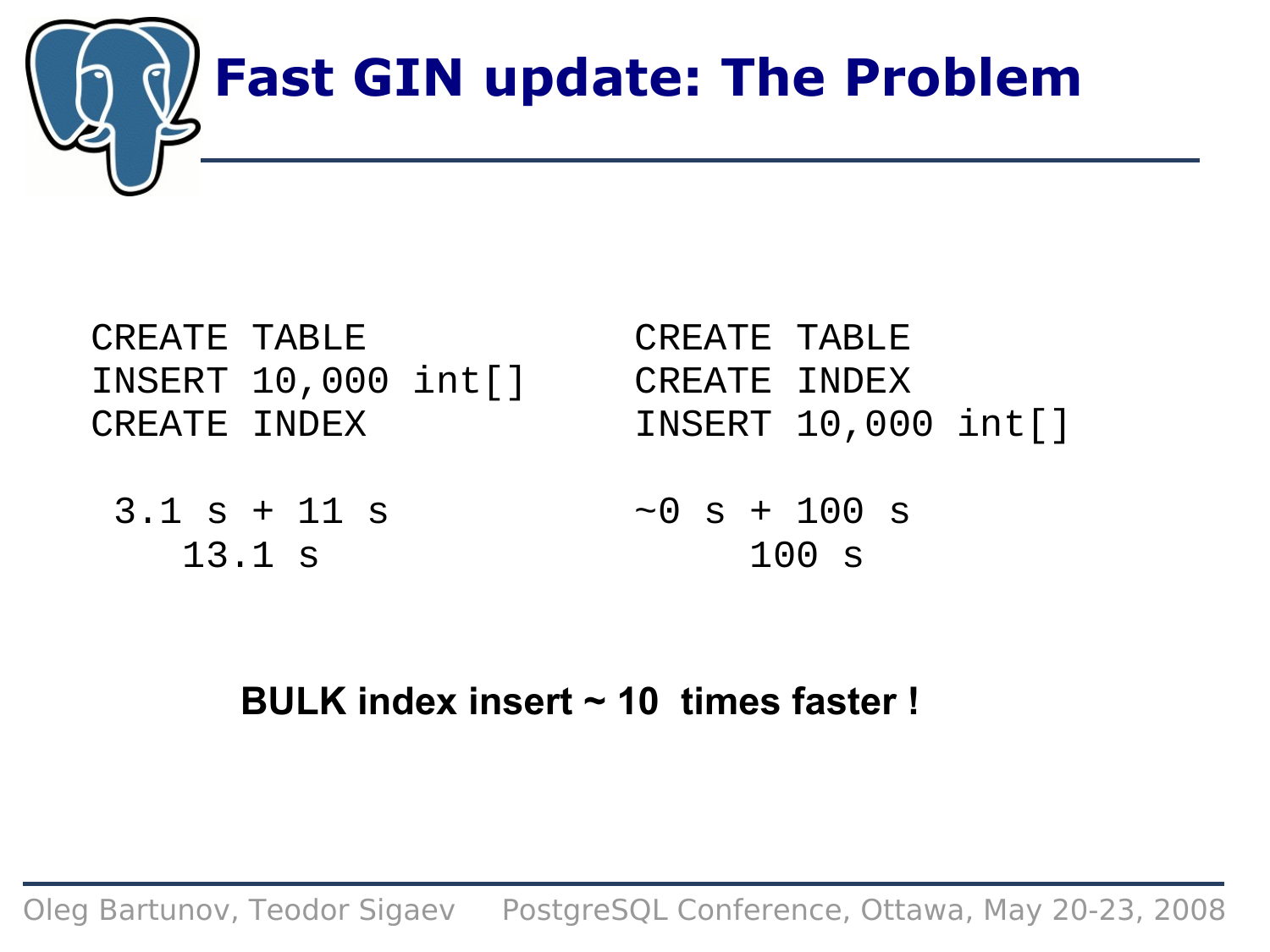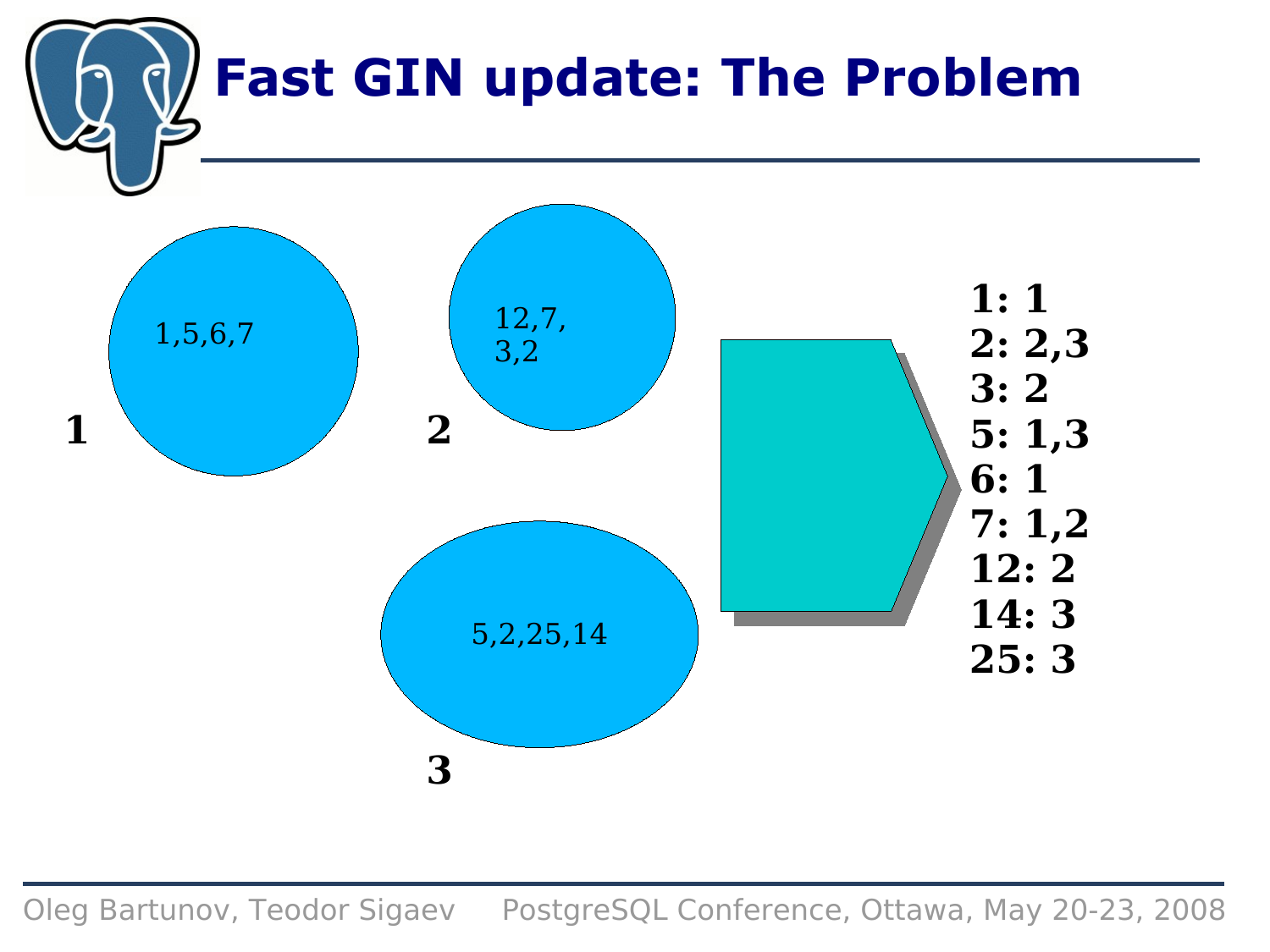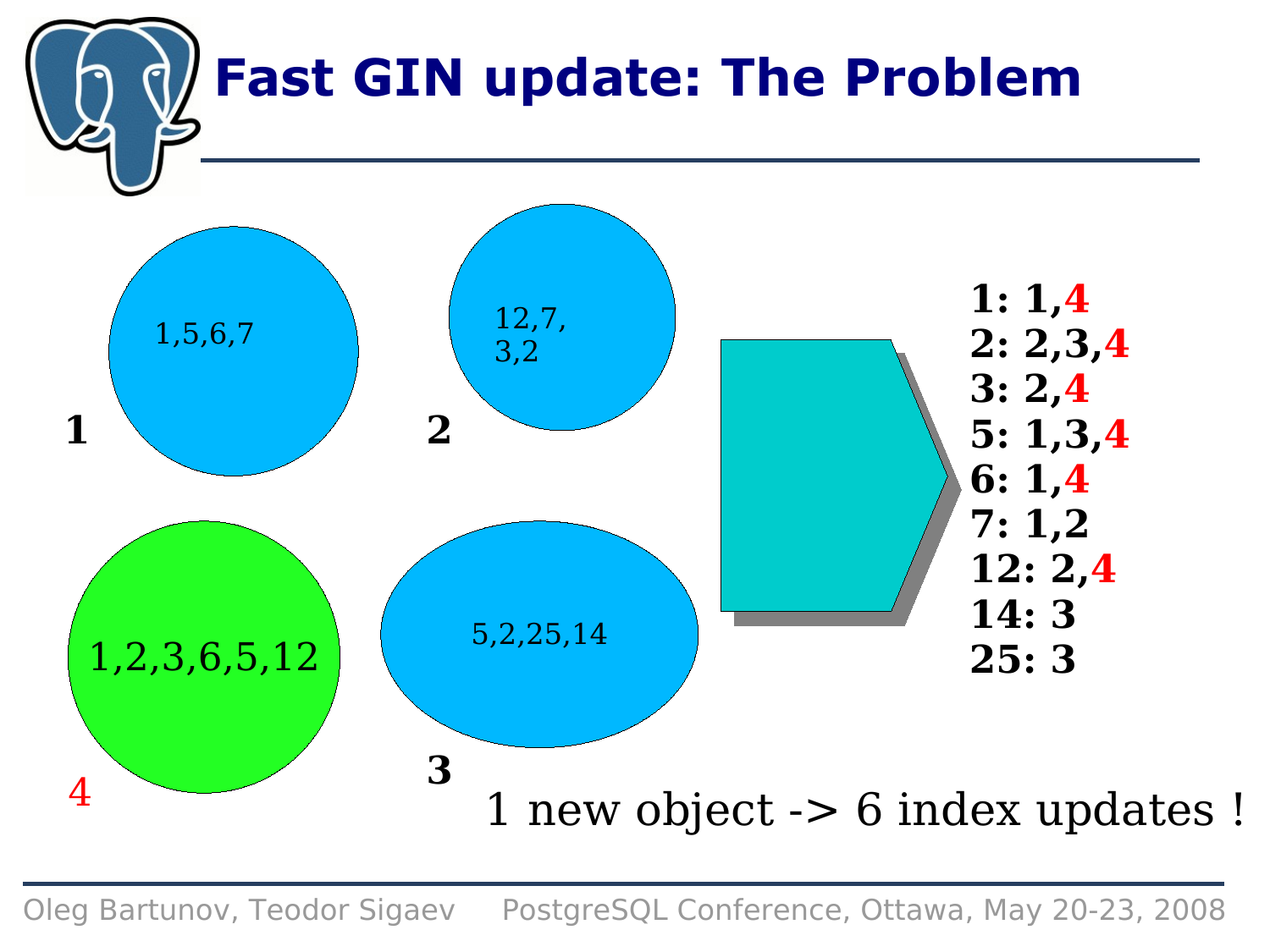

### **Fast GIN update: Idea**

- Delayed Insert
	- Accumulate new index rows on separate pending pages
	- Use Bulk Insert (as in CREATE INDEX) at vacuum time
- Search
	- $-$  Index scan on GIN  $+$  scan of pending pages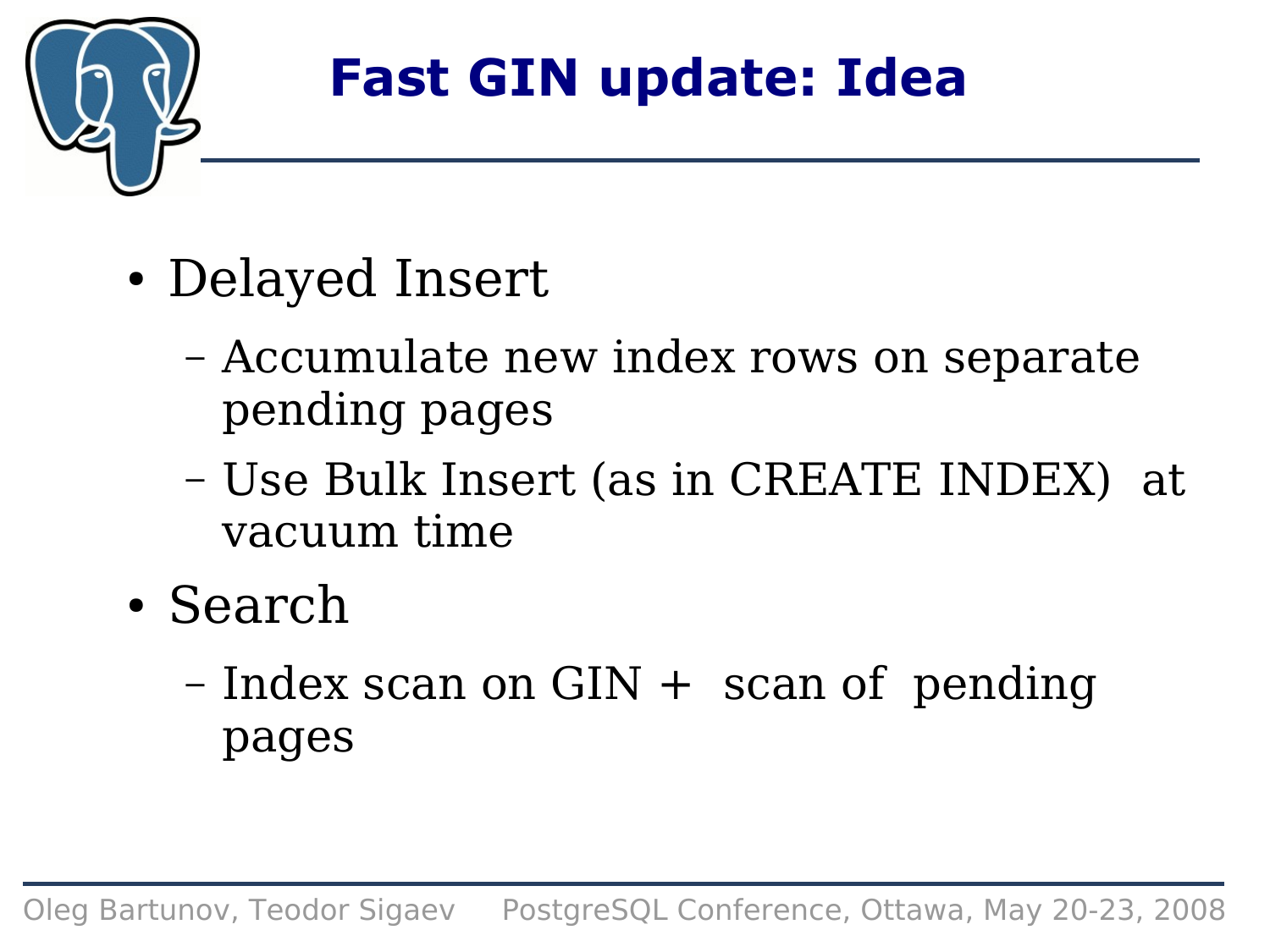

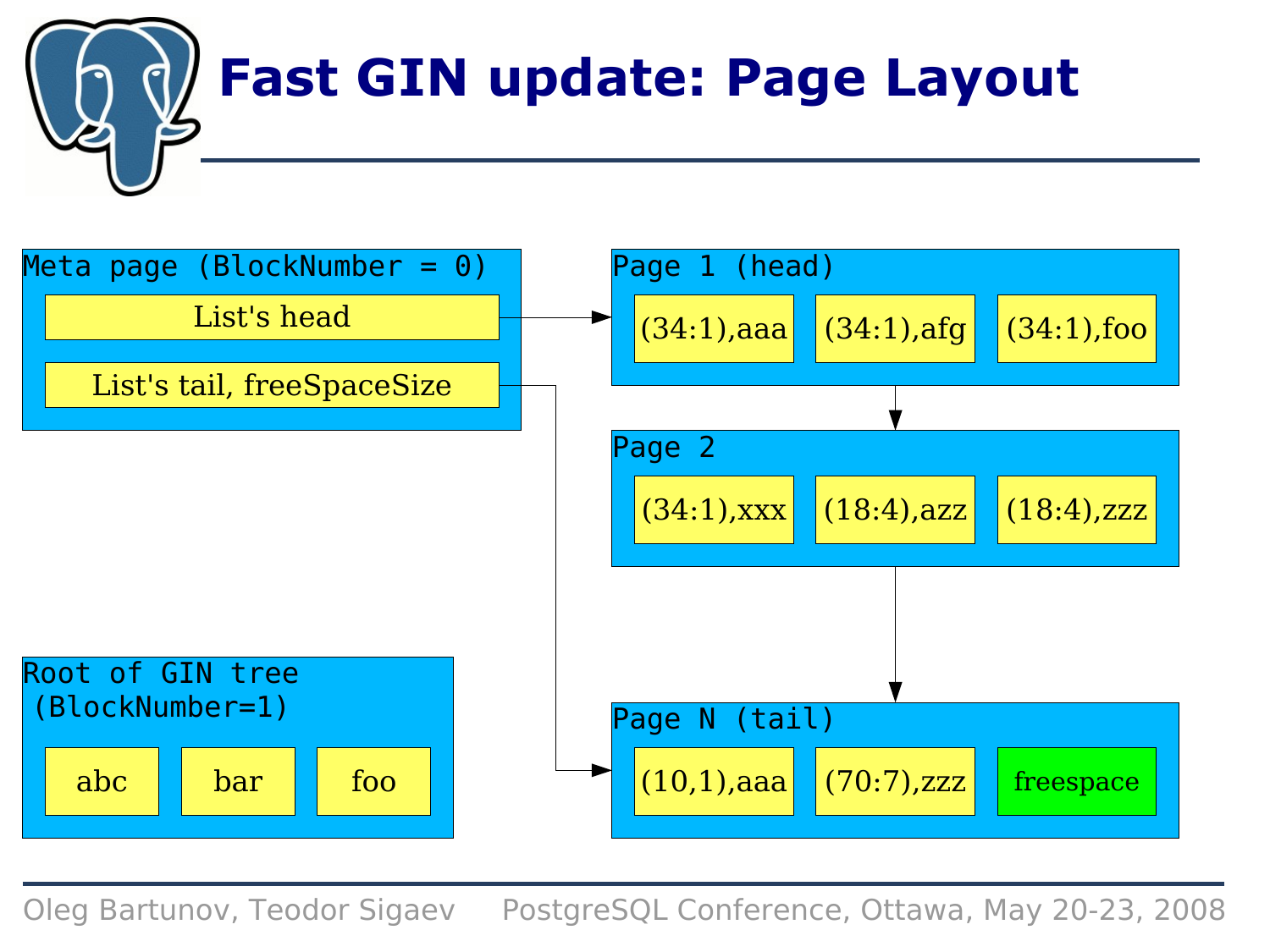

### **Fast GIN update**

- Requirement of locking protocol:
	- Any access should lock metapage first
- Properties of pending list:
	- Rows are unordered in the list (as inserted)
	- Keys of the same row are stored continuously in the list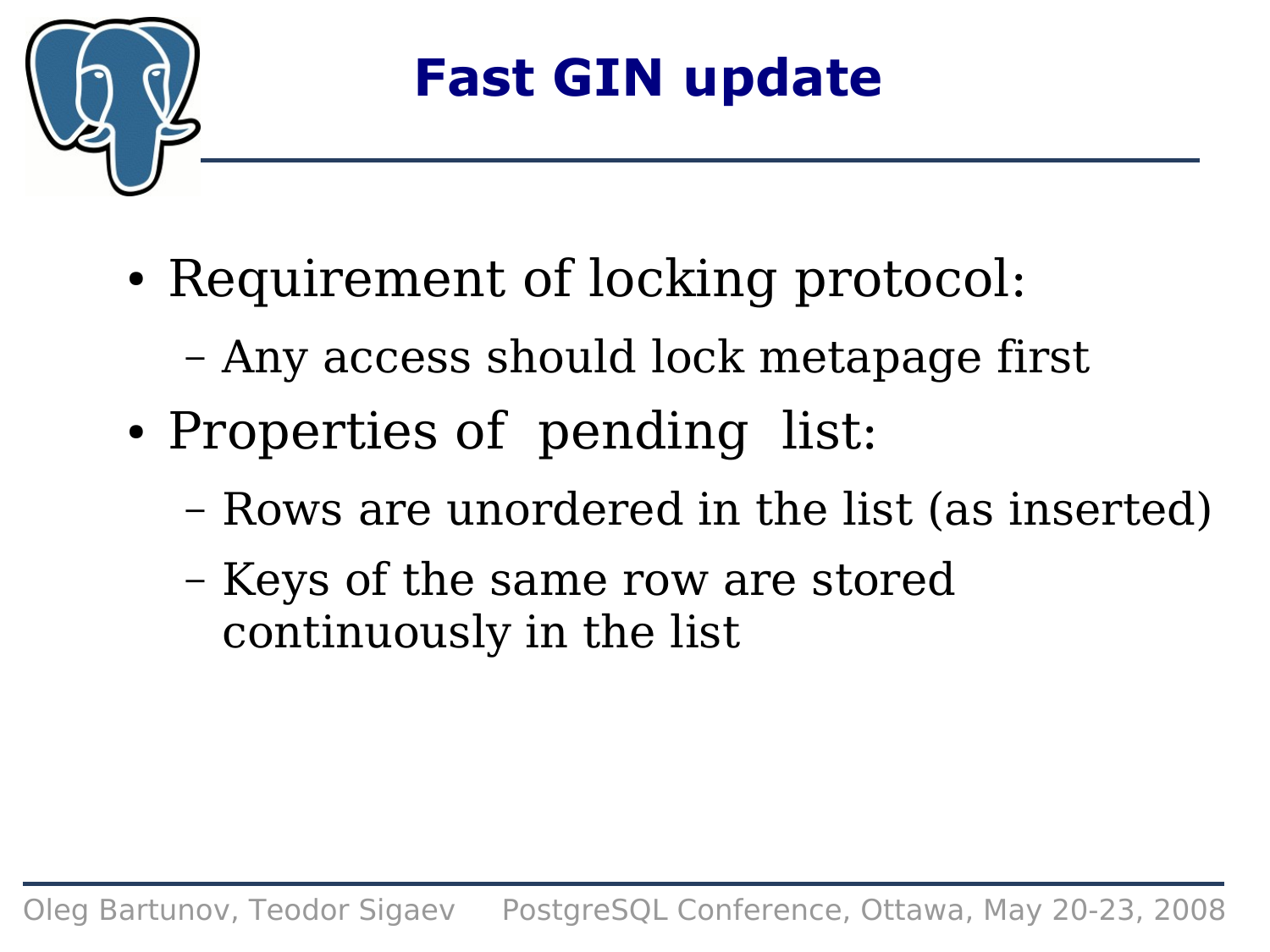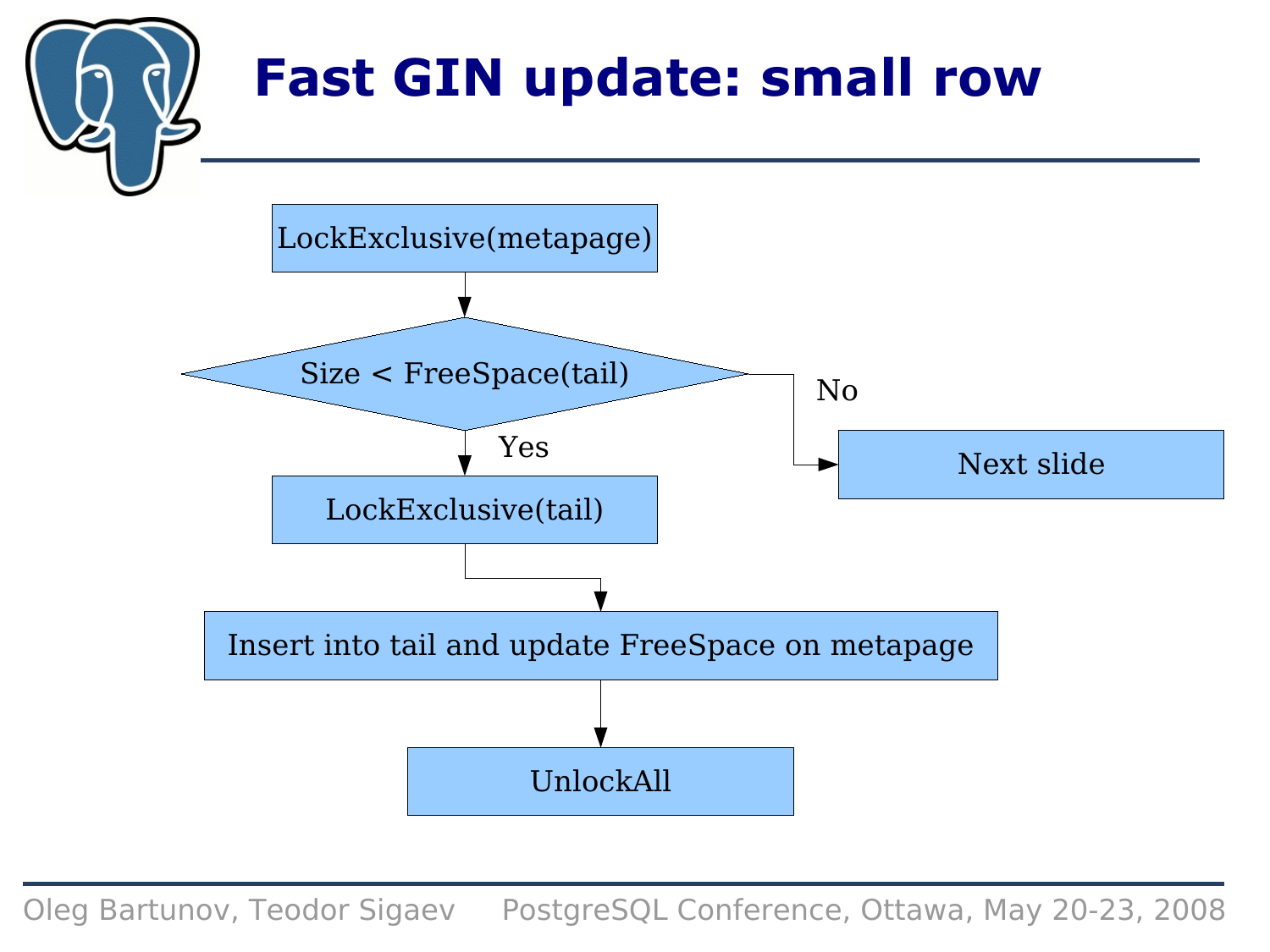# **Fast GIN update: big row**

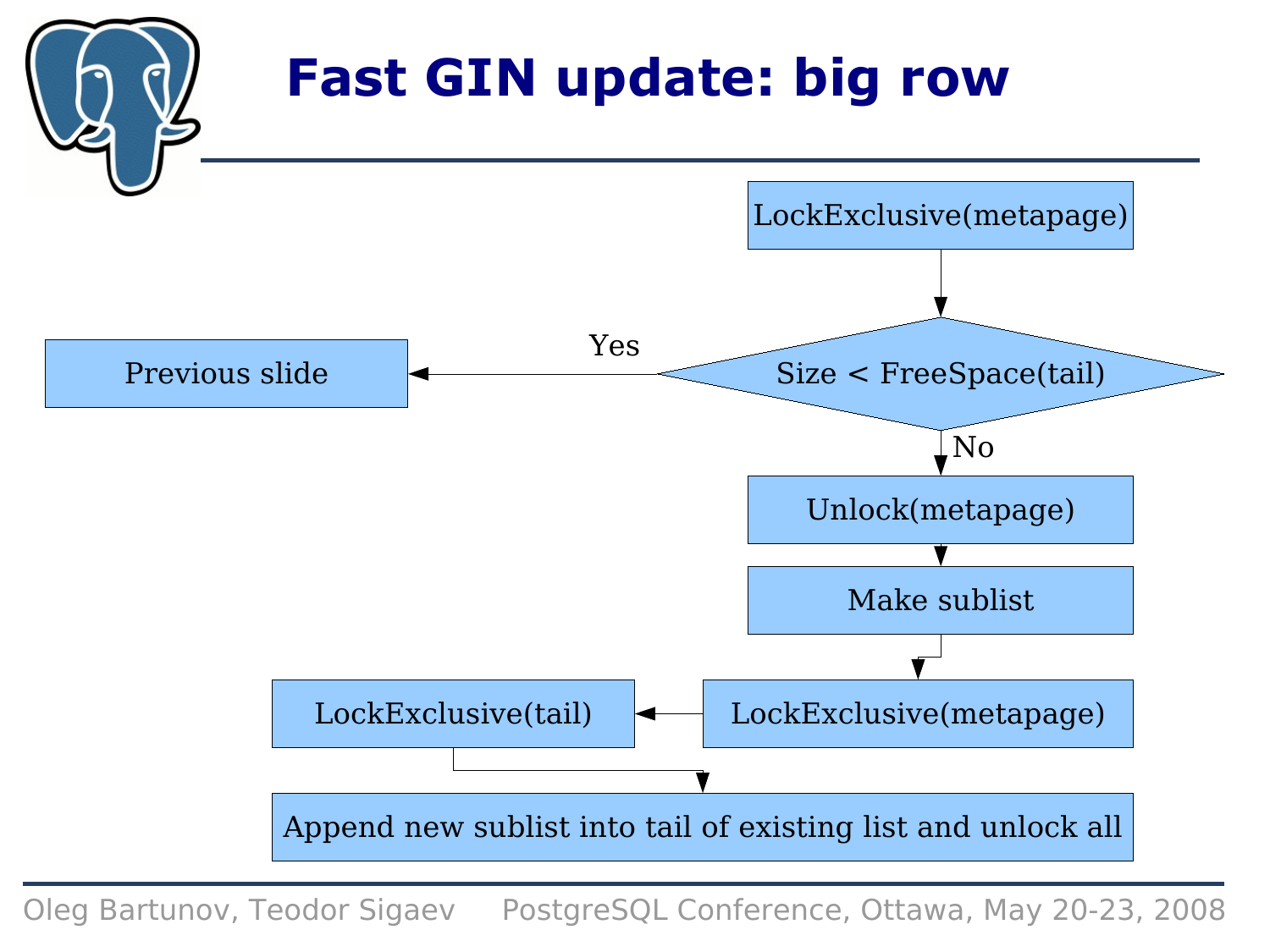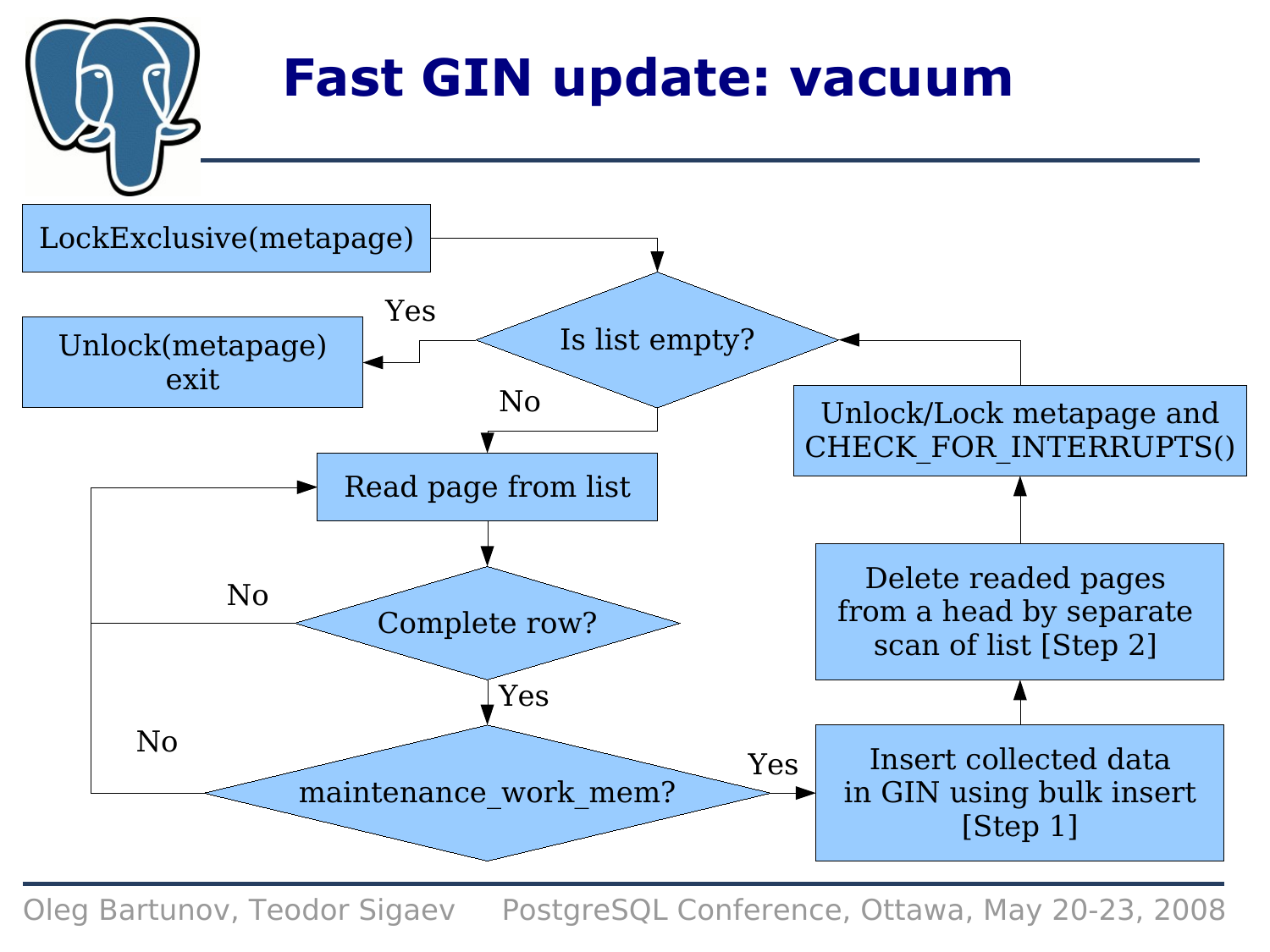

- Row's data between [Step 1] and [Step] 2] exists in both regular structure and in the pending list ( preserve integrity )
- Search should starts from the pending list and then go to regular search in GIN ( preserve consistency of search )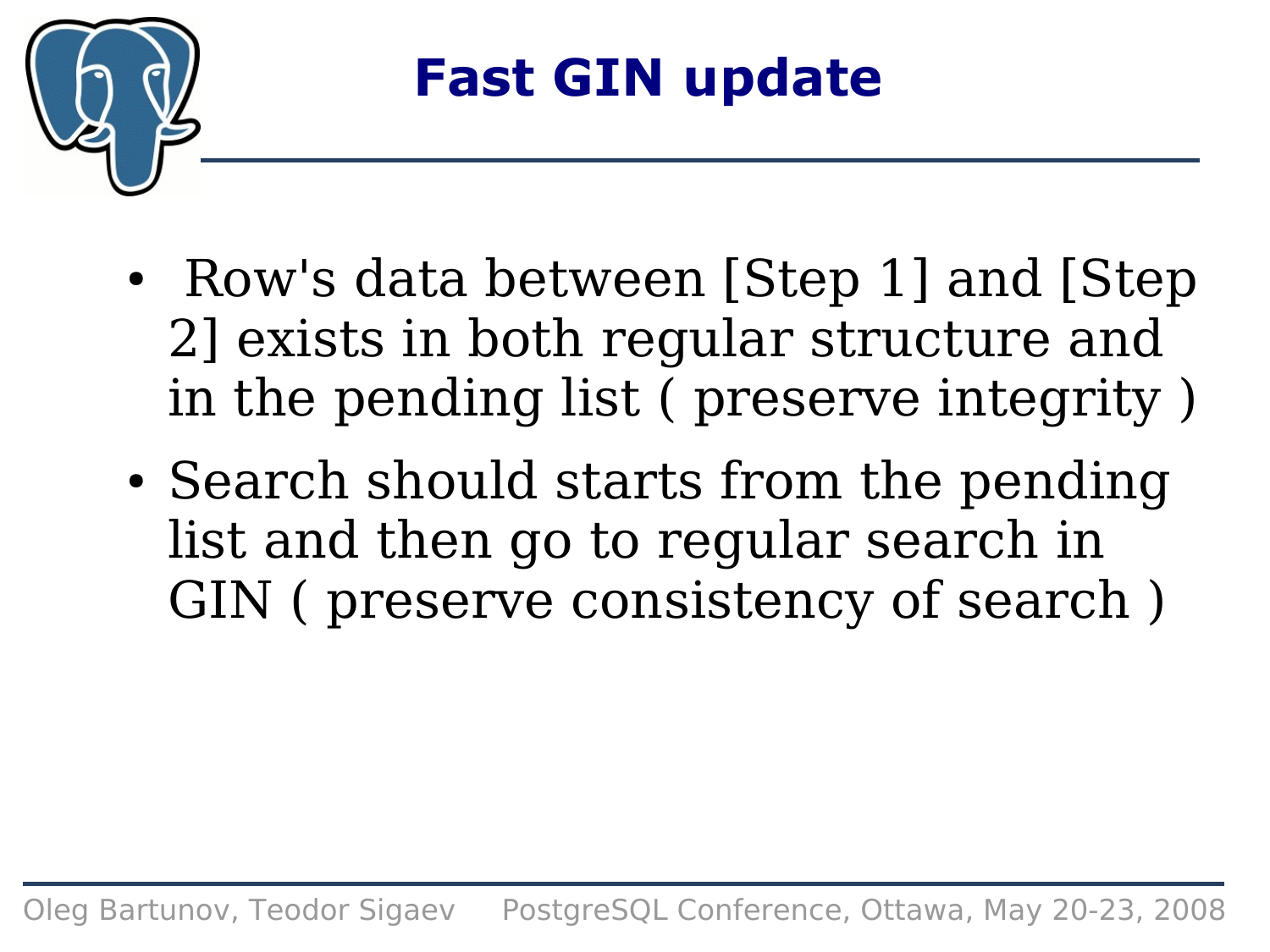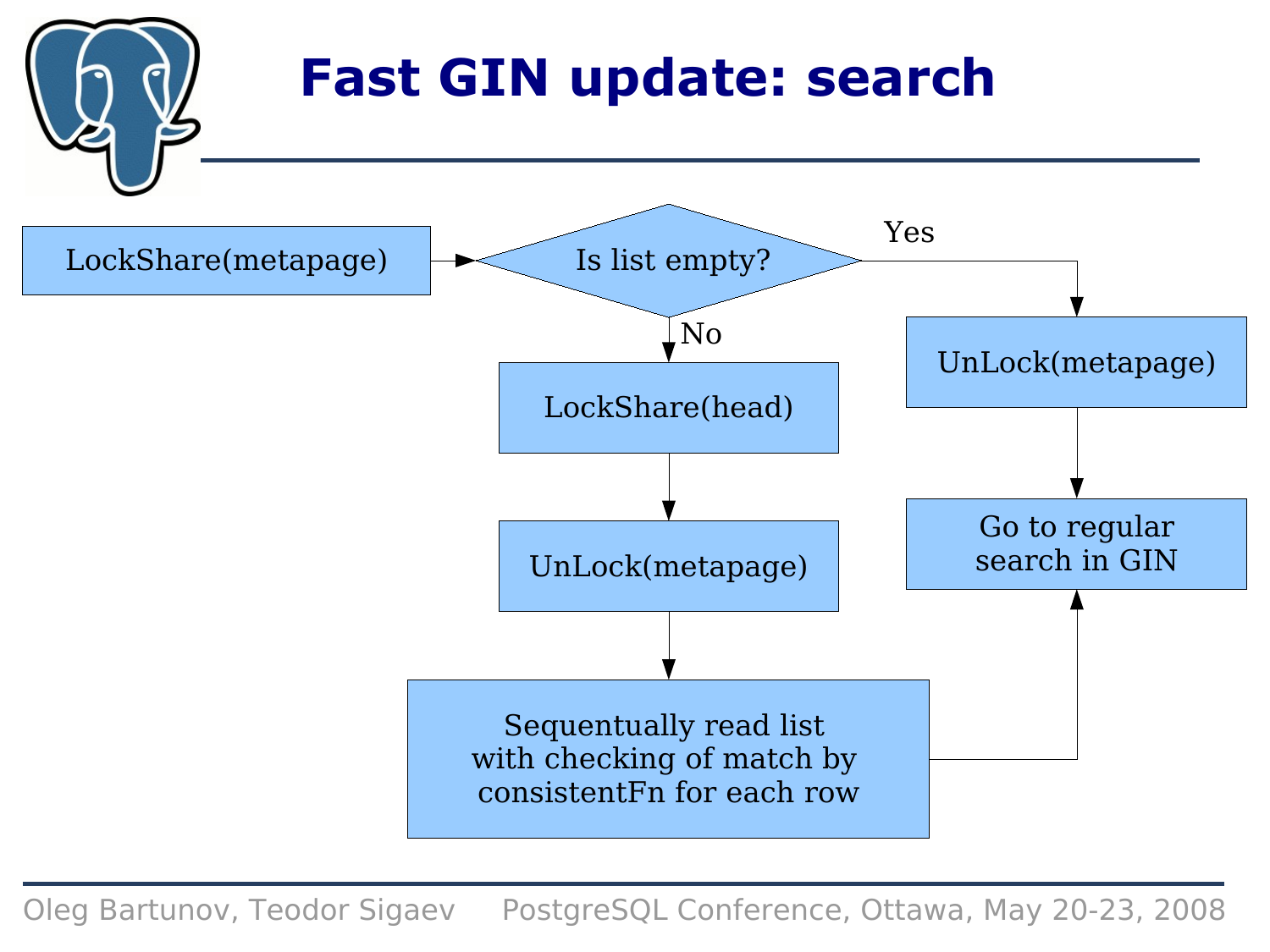

| CREATE TABLE |                     |  |
|--------------|---------------------|--|
| CREATE INDEX |                     |  |
|              | INSERT 10,000 int[] |  |
|              |                     |  |

 $\sim 0$  s + 100 s 100 s

CREATE TABLE CREATE INDEX INSERT 10,000 int[] VACUUM TABLE  $\sim$ 0 s + 18 s + 12 s 30 s

### **BULK INSERT OLD\_GIN NEW\_GIN 10 s 100 s 30 s**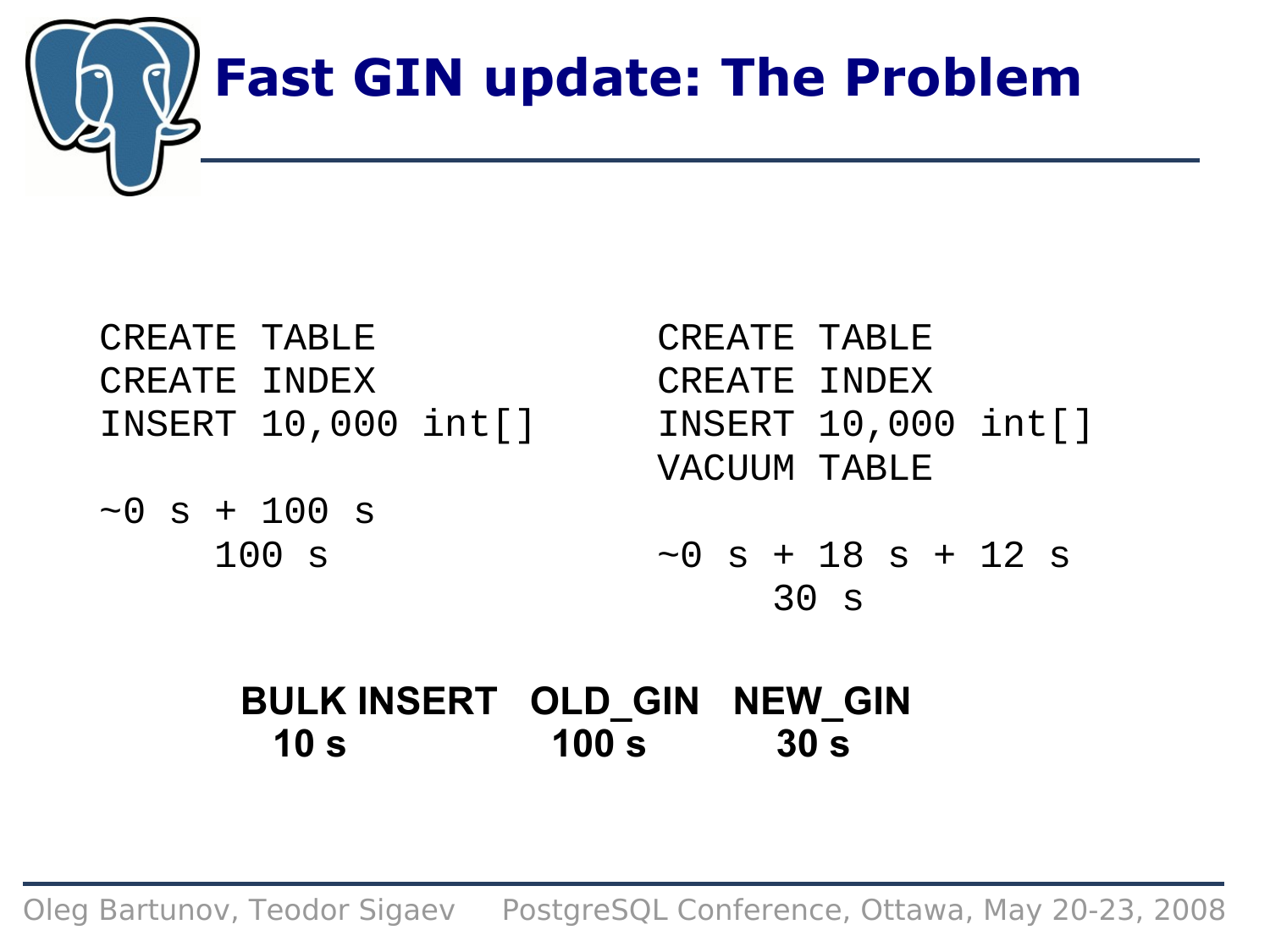### **Fast GIN update: Tests**

| Nrows           | Number of elements: 100, cardinality: 500, rows: 100,000<br>insert orig.   insert FU   i+v orig.   i+v FU |       |                        |          |
|-----------------|-----------------------------------------------------------------------------------------------------------|-------|------------------------|----------|
| 10 <sup>°</sup> | 89                                                                                                        | 8     | 262                    | 255      |
| 100             | 104                                                                                                       | 36    | 275                    | 230      |
| 1000            | 904                                                                                                       | 324   | 1074                   | 576      |
| 10000           | 13319                                                                                                     | 3363  | 13569                  | 5719     |
|                 | Number of elements: 1000, cardinality: 500, rows: 100,000                                                 |       |                        |          |
| Nrows           | $\vert$ insert orig. $\vert$ insert FU $\vert$ i+v orig. $\vert$                                          |       |                        | $i+v$ FU |
| 10 <sup>°</sup> | 203                                                                                                       | 36    | 2647                   | 1434     |
| 100             | 4126                                                                                                      | 318   | 6229                   | 1932     |
| 1000            | 14527                                                                                                     | 9389  | 15777                  | 11112    |
| 10000           | 92108                                                                                                     | 36517 | 93410                  | 46919    |
|                 | Number of elements: 100, cardinality: 500,000, rows: 100,000                                              |       |                        |          |
| Nrows           | insert orig. $\vert$ insert FU $\vert$                                                                    |       | $i+v$ orig.   $i+v$ FU |          |
| 10 <sup>°</sup> | 111                                                                                                       | 6     | 466                    | 799      |
| 100             | 3691                                                                                                      | 35    | 4009                   | 6598     |
| 1000            | 190299                                                                                                    | 318   | 190487                 | 18910    |
| 10000           |                                                                                                           | 17668 |                        | 34225    |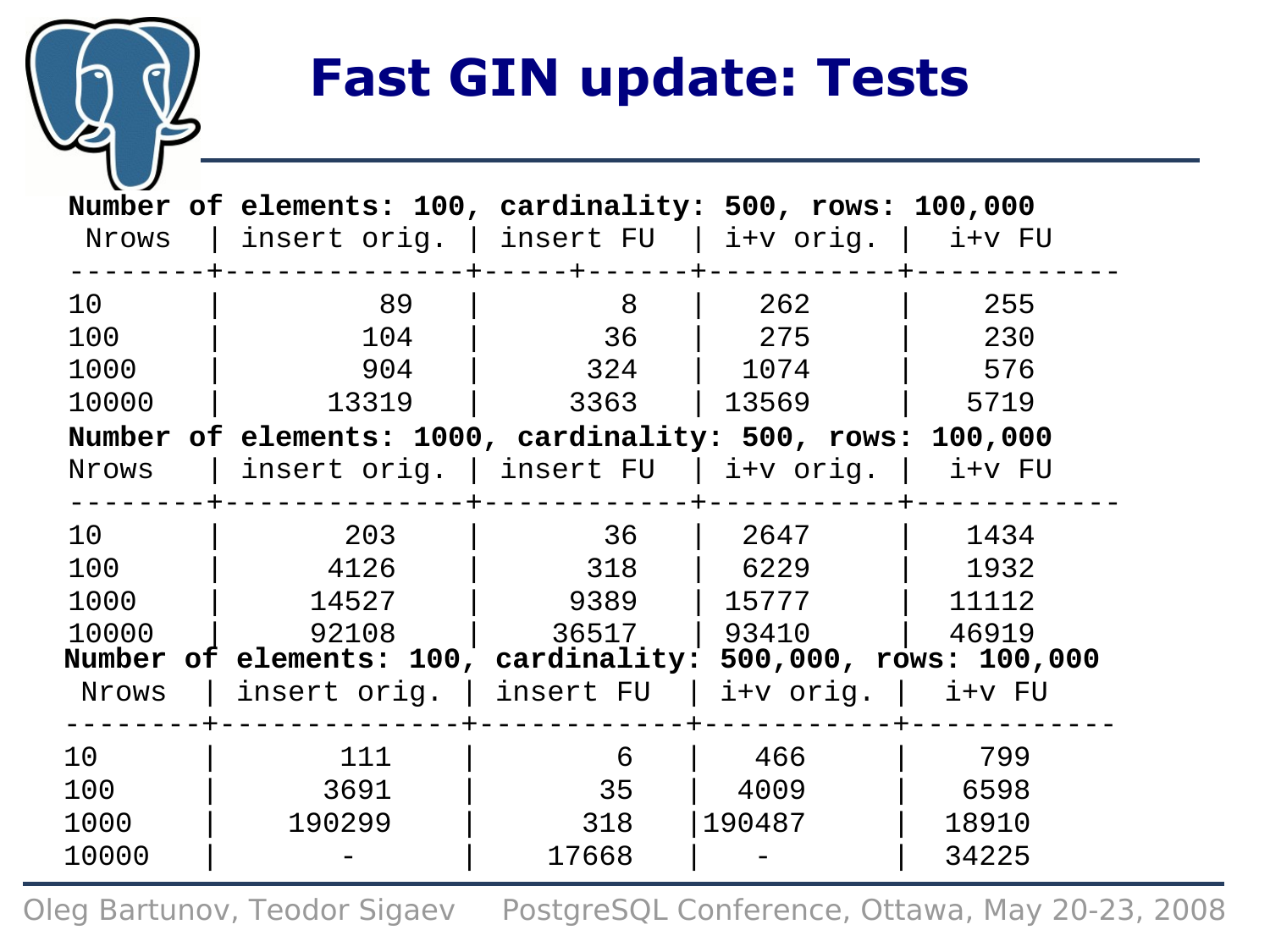

# **Partial Match: The Problem**

- Prefix search for a text search
- Improve performance **LIKE '%foo%'**
	- It's not a full text search
	- Btree index (text\_pattern\_ops) can improve
		- LIKE '%FOO'
		- LIKE 'FOO%'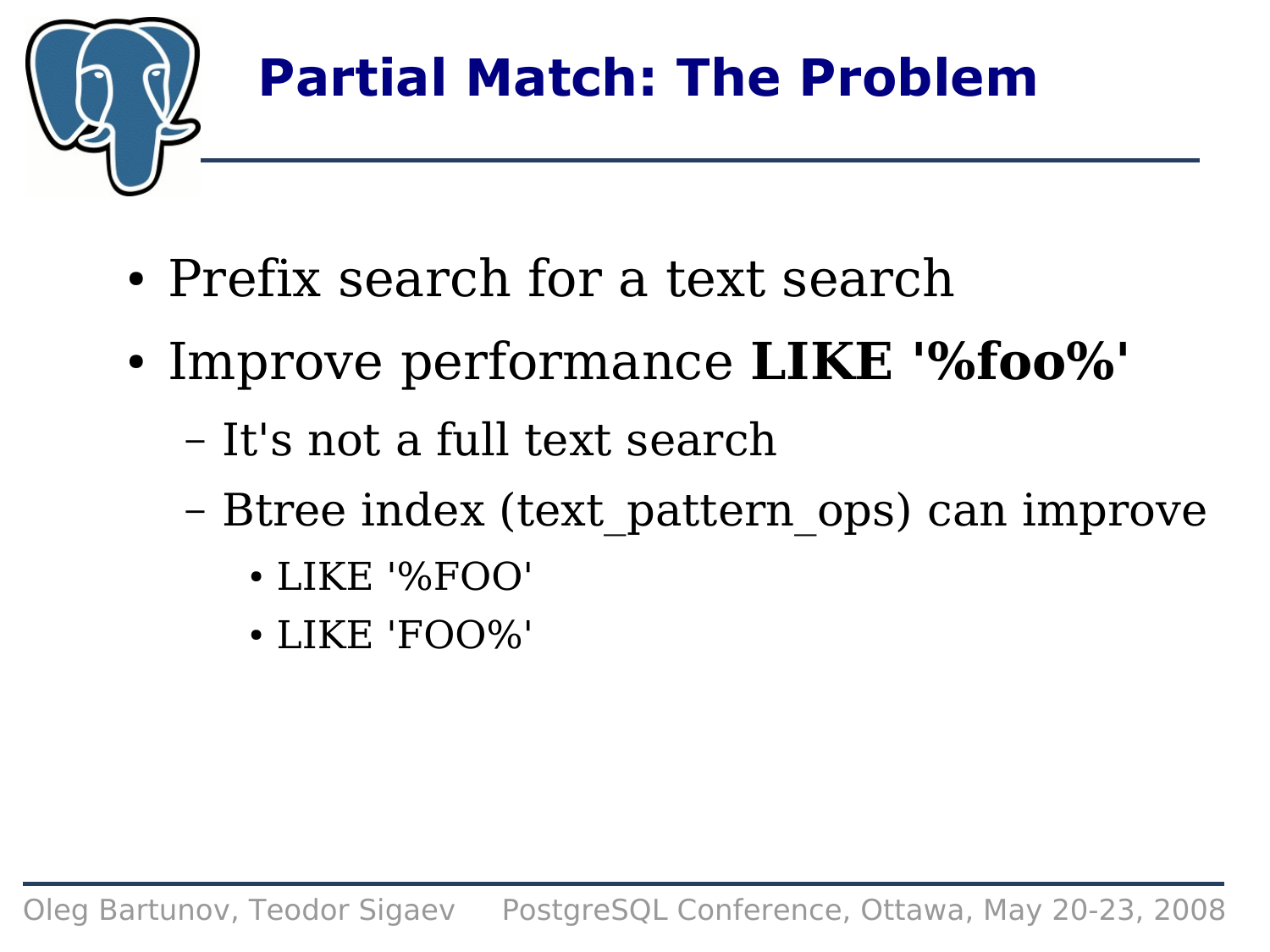

## **Partial Match: Idea**

• Index all permutations of string ! contrib regression=# select permute('hello'); permute

 -------------------------------------- {hello\$,ello\$h,llo\$he,lo\$hel,o\$hell}

- '\$' is used for visualization, we use \0
- $-$  LIKE '% $]$ %' => ~ ' $]$ \*'
- $-LIKE'h\%o' \implies \sim 'o\$h*'$
- $-LIKE'$ %0' => ~ '0\$\*'
- $-LIKE'h\%'$  => ~ 'h\*\$
- Add support of partial match to GIN currently only exact comparison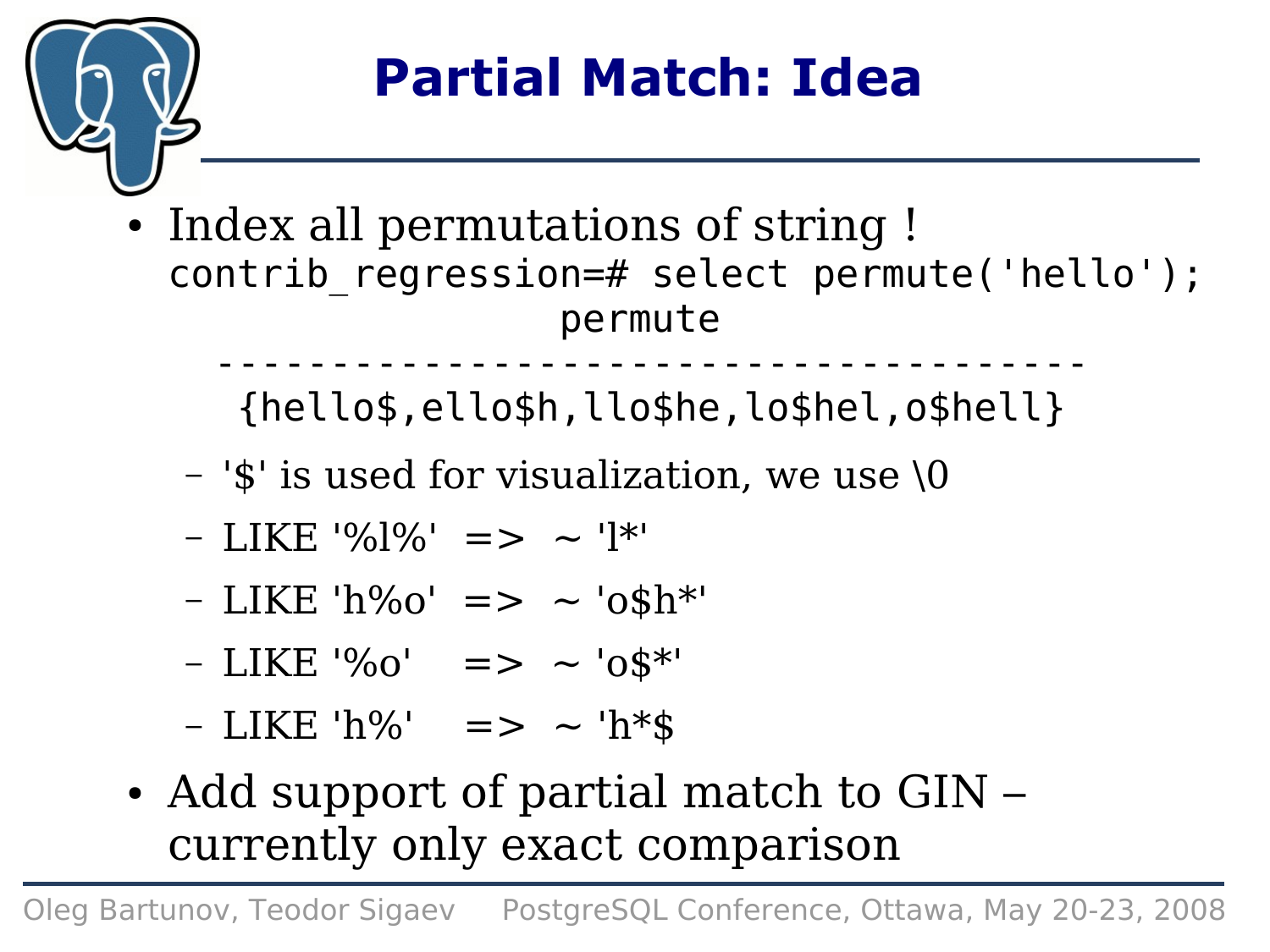

### **Partial Match: API**

Four (or five) interface functions (pseudocode):

- Datum\* extractValue(Datum inputValue, uint32 $*$ nentries)
- int compareEntry(Datum a, Datum b)
- Datum\* extractQuery(Datum query, uint32\* nentries, StrategyNumber n, bool\* pmatch[])
- bool consistent(bool check[], StrategyNumber n, Datum query, bool \*needRecheck)
- int comparePartial(Datum query key, Datum indexed\_key, StrategyNumber n )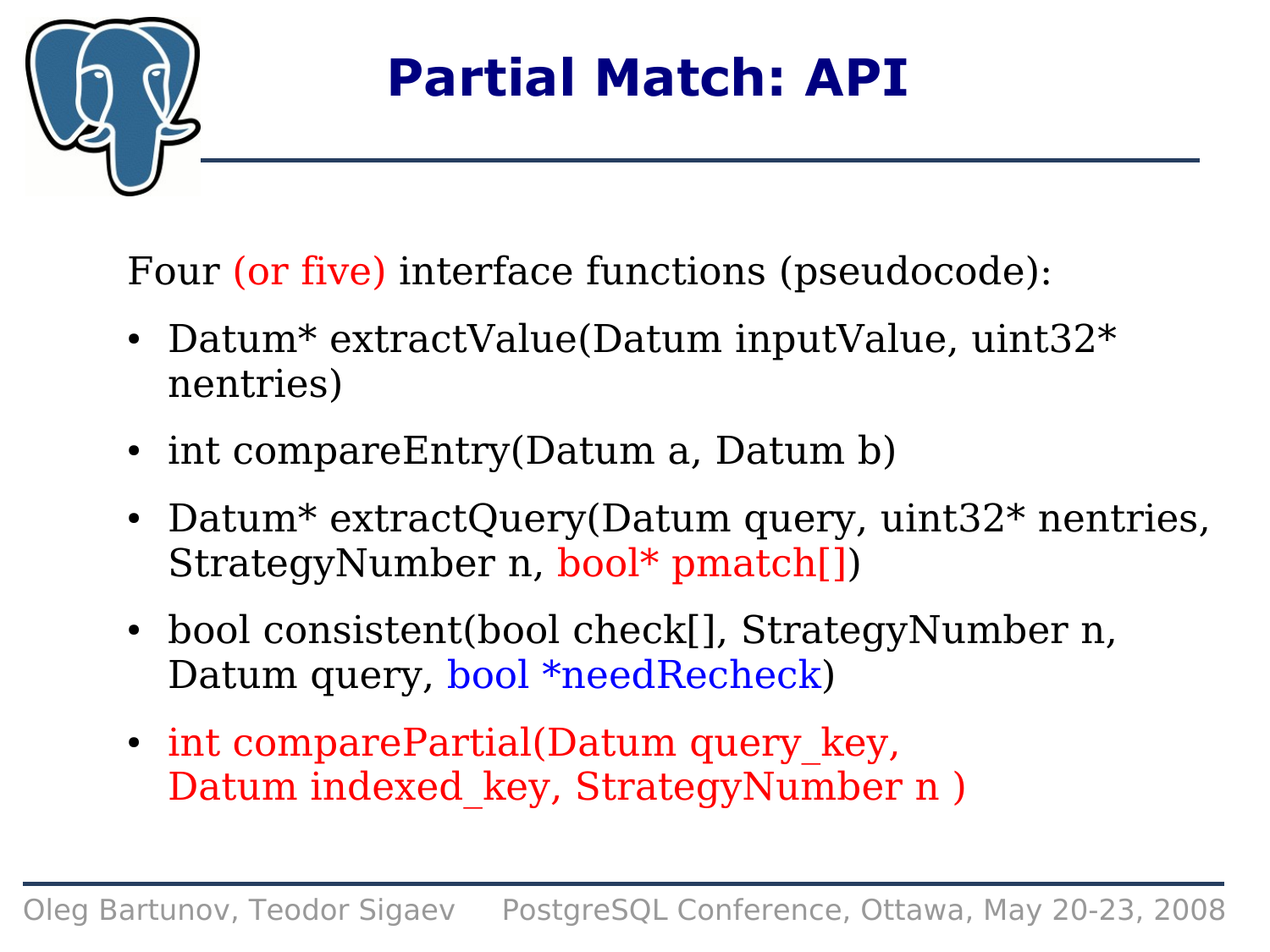

### **Partial Match: API**

Datum<sup>\*</sup> extractQuery(Datum query, uint32<sup>\*</sup> nentries, StrategyNumber n, bool\* pmatch[])

- Returns an array of Datum of keys of the query to be executed. n is the strategy number of the operation. Depending on n, query can be different type.
- Each element of the pmatch[] should be set to TRUE if the corresponding key requires partial match, FALSE if not. If \*pmatch is set to NULL then GIN assumes partial match is not required. ExtractQuery is responsible for allocation memory for pmatch.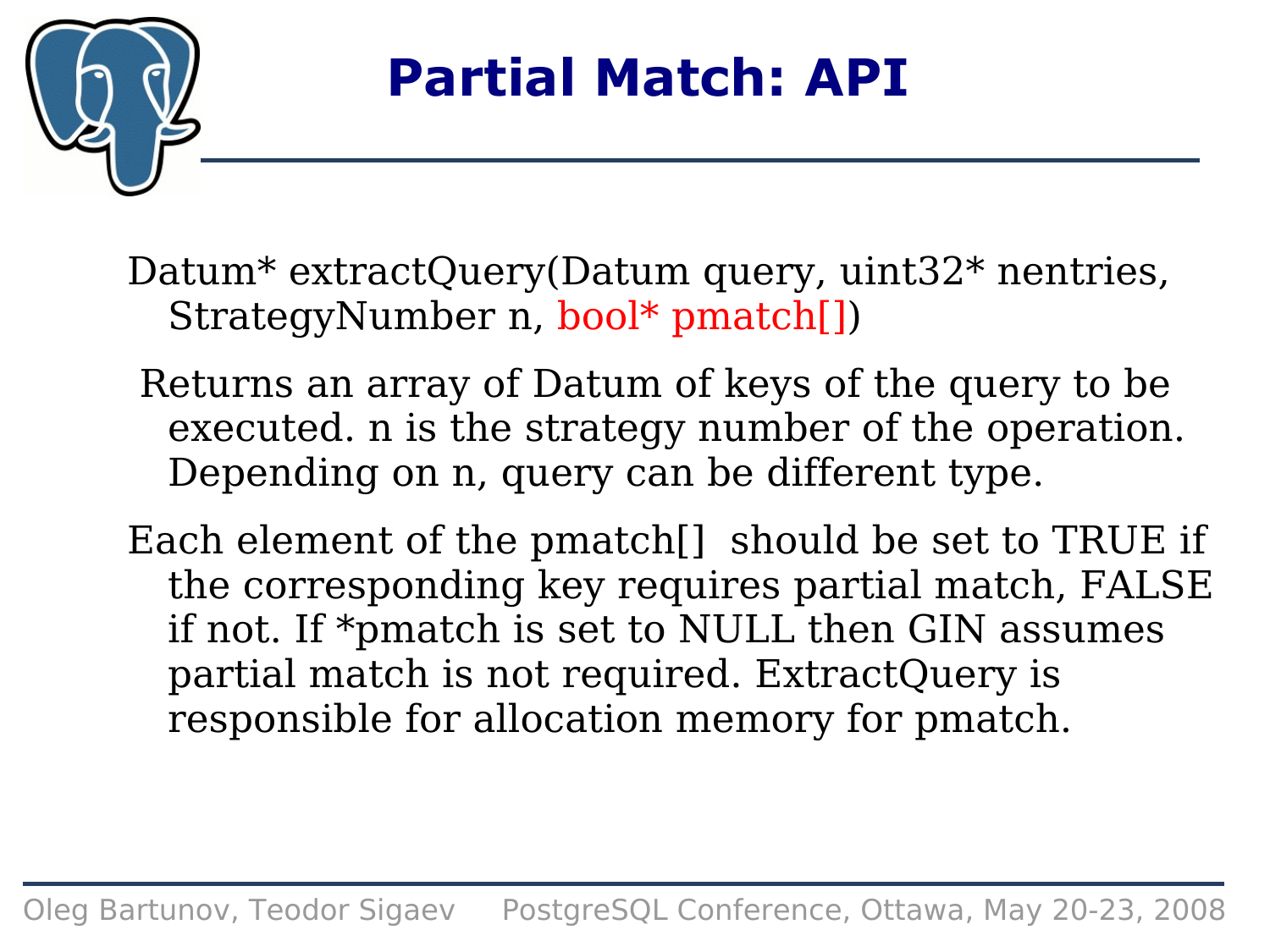

### **Partial Match: API**

int comparePartial(Datum query\_key, Datum indexed\_key, Strategynumber n)

- Compare a partial-match query with an index key. Returns:
- $\bullet$   $\leq$  means the index key does not match the query, but the index scan should continue
- $\bullet$  =0 means that the index key does match the query
- $\bullet$  >0 stop index scan, since no more matches are possible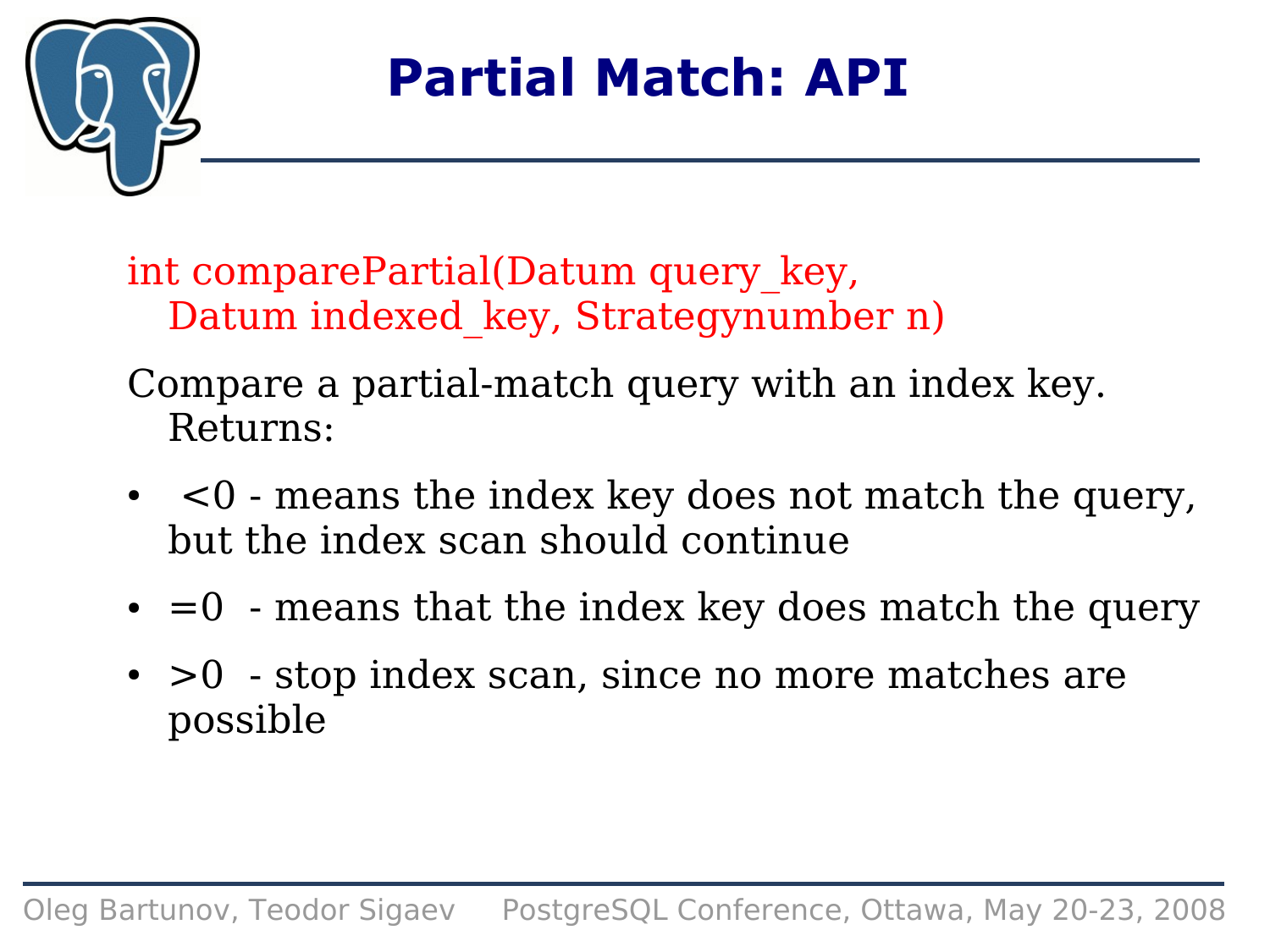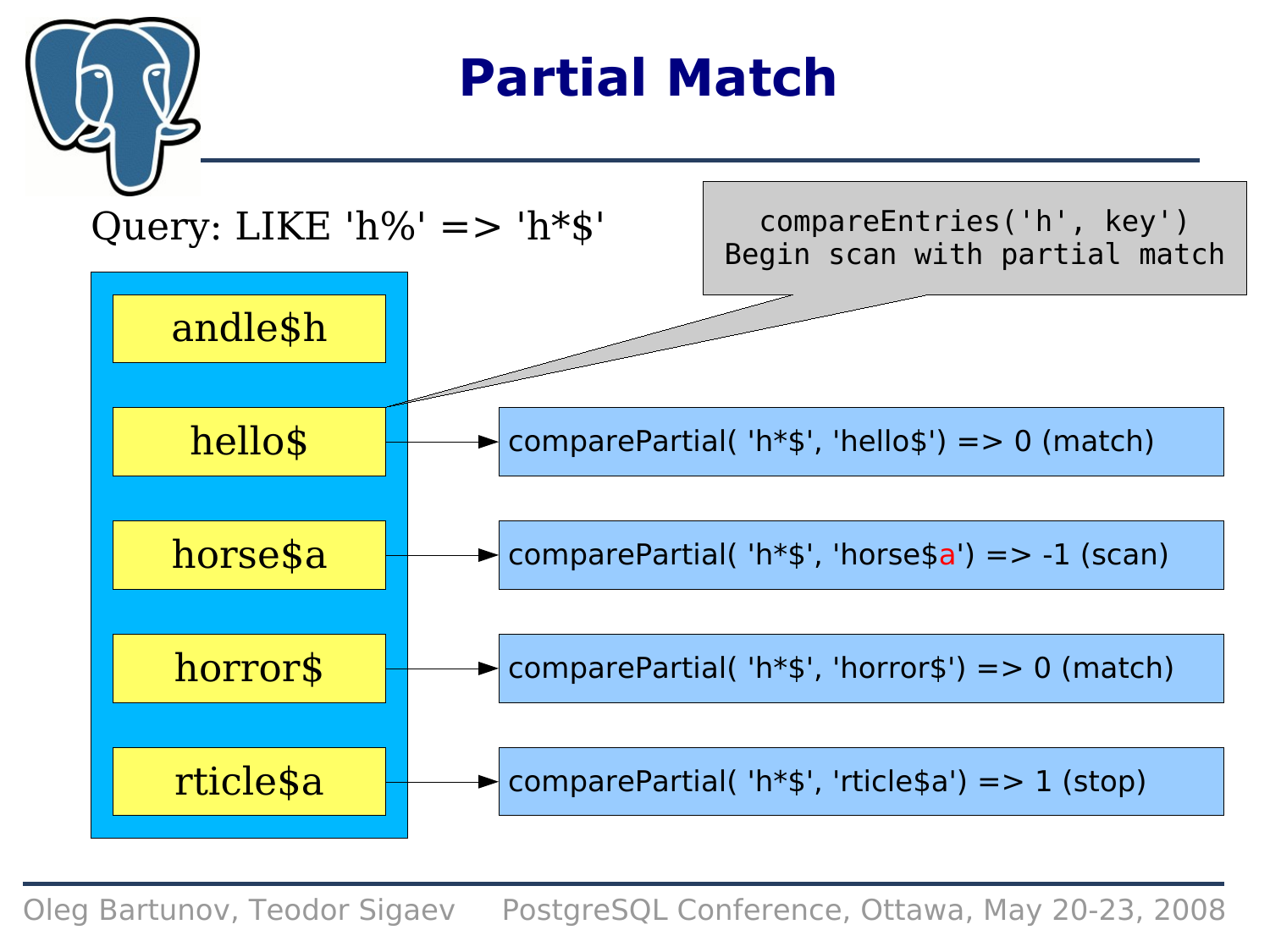## **Partial Match: wildspeed**

#### **750,000 words, average length is 8 characters, time in ms**

|                                                                 |  |  |  |  |  |  | h%   hel%   h%o   %l%   %lll%   %l   %lll   %ll%o |  |
|-----------------------------------------------------------------|--|--|--|--|--|--|---------------------------------------------------|--|
| wildspeed   28.0   1.1   1.1   434   0.7   426   0.7   18       |  |  |  |  |  |  |                                                   |  |
| Btree/seqscan   8.5   1.0   8.6   415   408   407   404.0   404 |  |  |  |  |  |  |                                                   |  |

|  | CREATE INDEX  USING btree (w text pattern ops) : 3.175 seconds |                     |
|--|----------------------------------------------------------------|---------------------|
|  | CREATE INDEX  USING gin (w2 wildcard ops)                      | : 1 hour 10 minutes |

Limitation: during index scan with comparePartial() ItemPointers are collected in TIDBitmap which might become lossy. In that case GIN will emit error with suggestion to increase work mem. TIDBitmap is used to OR-ed ItemPointer's lists.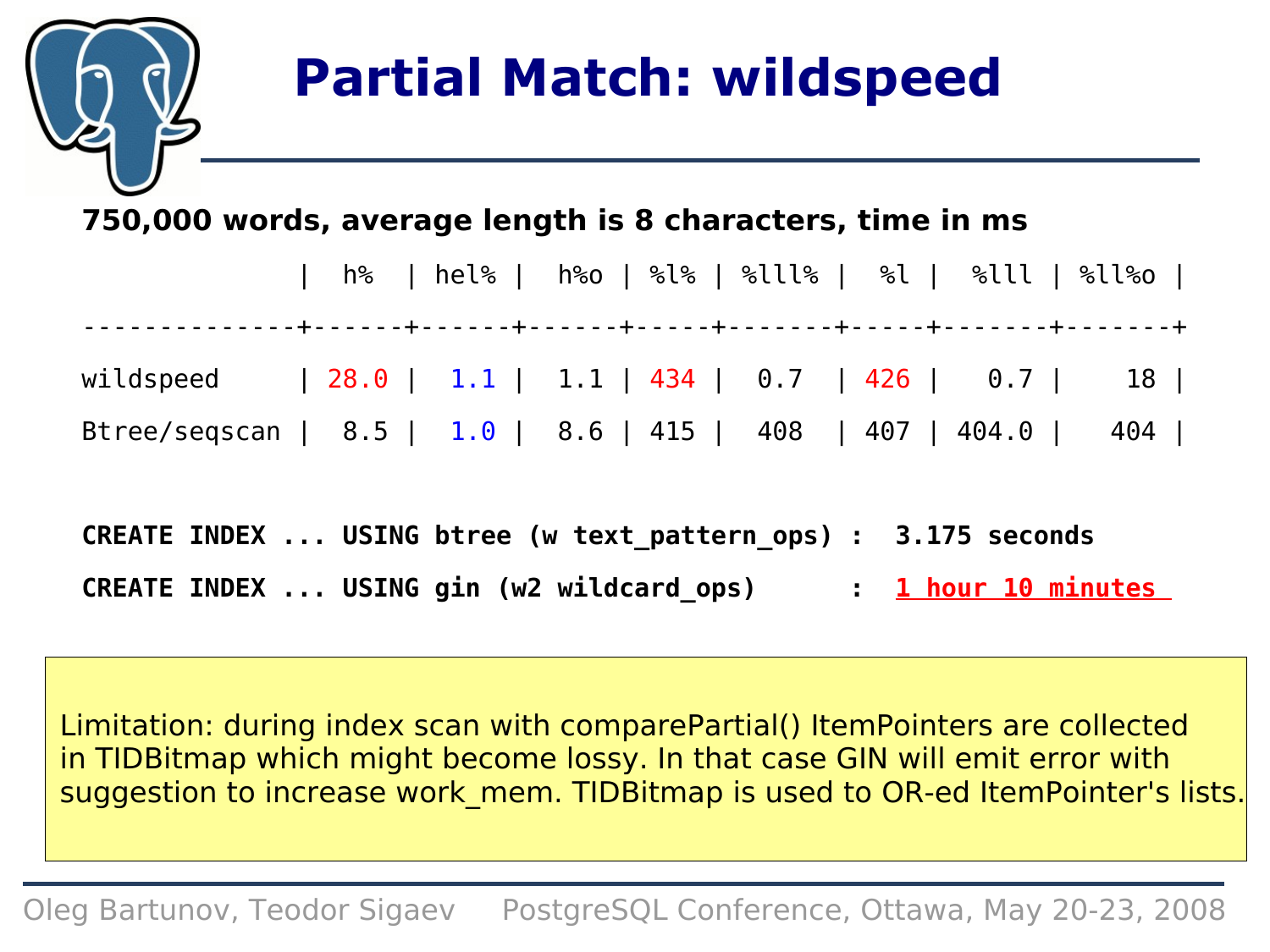

The popular request for the text search

SELECT 'superstar on party'::tsvector @@ 'super:\*' AS yes; yes -----  $\ddagger$ SELECT 'supernovae:1A sky:2B'::tsvector @@ 'super:A\*' AS yes; yes ---- t

API of dictionary supports prefix flag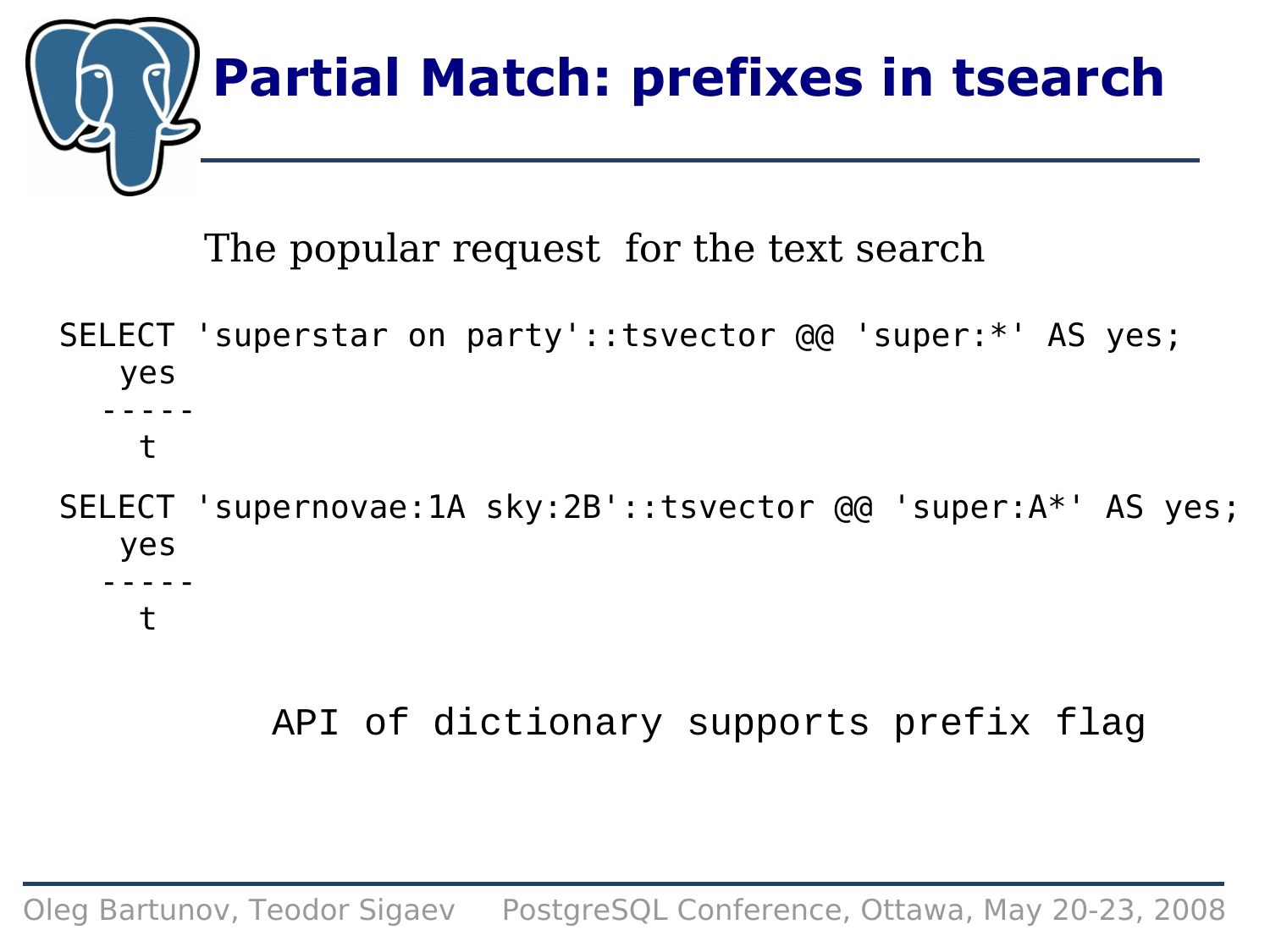

### **Miscellaneous**

- Removed  $\omega(\omega)$  text search operator (index API changes)
- Full index scan support (if provided by opclass) - pmatch
- Fast GIN statistics gin\_stat(Index)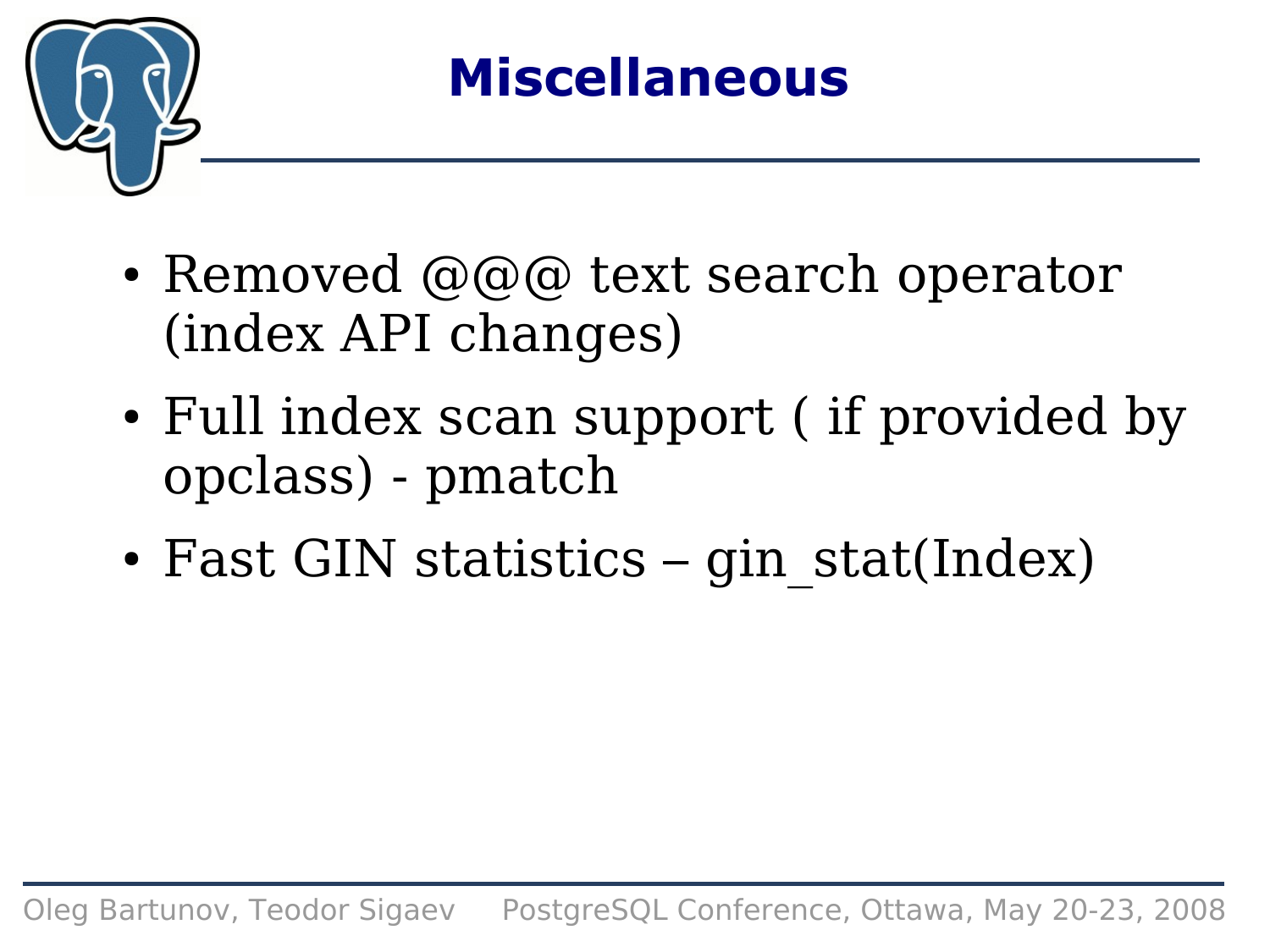

### **Miscellaneous: GIN stat**

### Comparison of exact (ts\_stat) and approximated stats about 500,000 documents

=# select a.word, b.ndoc as exact, a.estimation as estimation, round ( (a.estimationb.ndoc)\*100.0/a.estimation,2)||'%' as error from (SELECT \* FROM gin\_stat('gin\_x\_idx') as t(word text, estimation int) order by estimation desc limit 5 ) as a, stat b where a.word = b.word;

| word             | exact            | estimation       | error          |  |  |
|------------------|------------------|------------------|----------------|--|--|
| page<br>fiqur    | 340430<br>240104 | 340858<br>240366 | 0.13%<br>0.11% |  |  |
| use              | 147132           | 148022           | $0.60$ %       |  |  |
| model            | 133444           | 134442           | 0.74%          |  |  |
| result           | 128977           | 129010           | 0.03%          |  |  |
| $(5$ rows)       |                  |                  |                |  |  |
| Time: 550.562 ms |                  |                  |                |  |  |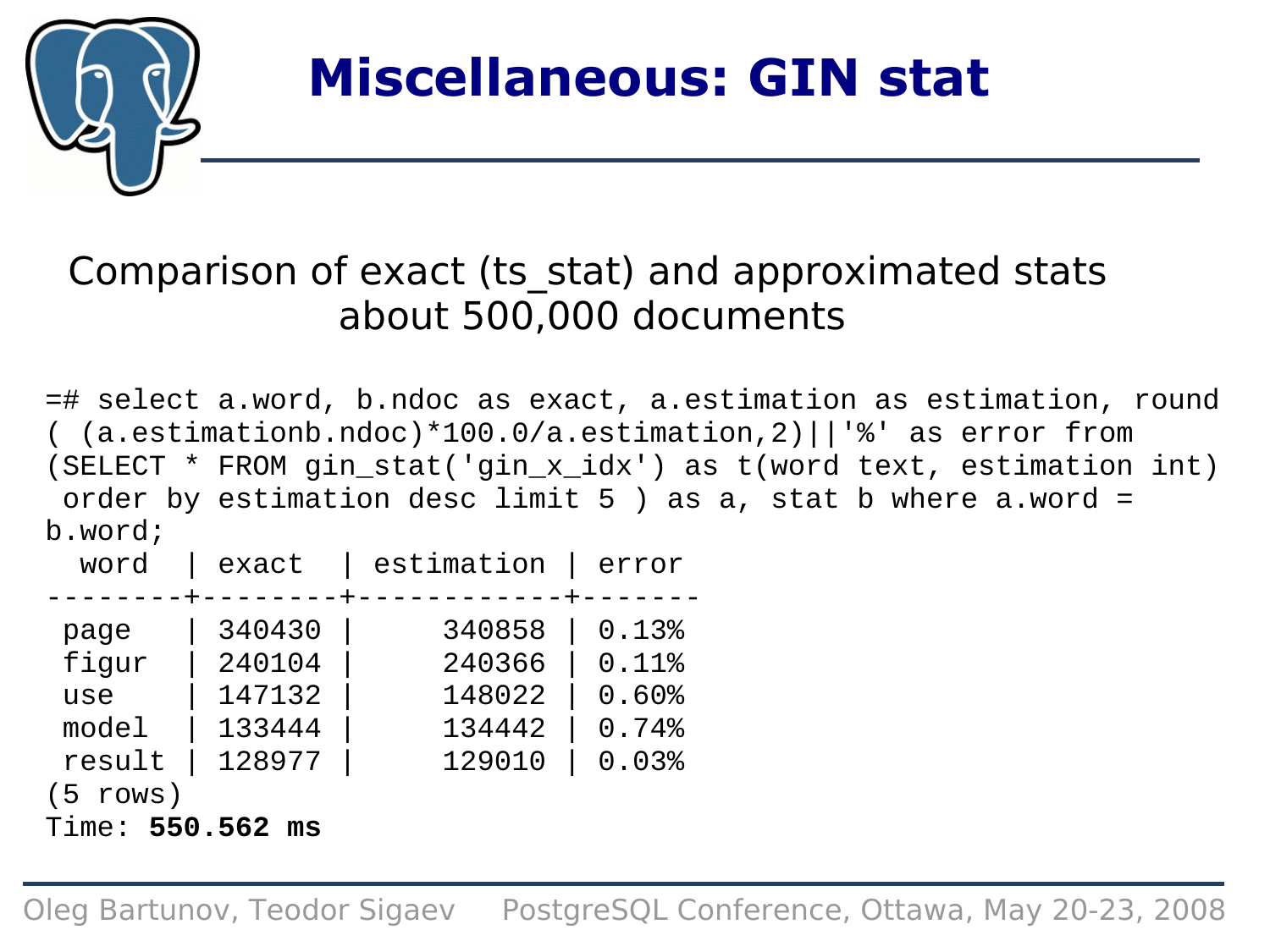

### **Patches**

- [http://www.sigaev.ru/misc/fast\\_insert\\_gin-0.2.gz](http://www.sigaev.ru/misc/fast_insert_gin-0.2.gz)
- [http://www.sigaev.ru/misc/multicolumn\\_gin-0.2.gz](http://www.sigaev.ru/misc/multicolumn_gin-0.2.gz)
- <http://www.sigaev.ru/misc/wildspeed-0.12.tgz>
- Fast instert and multicolumn patches are mutually exclusive